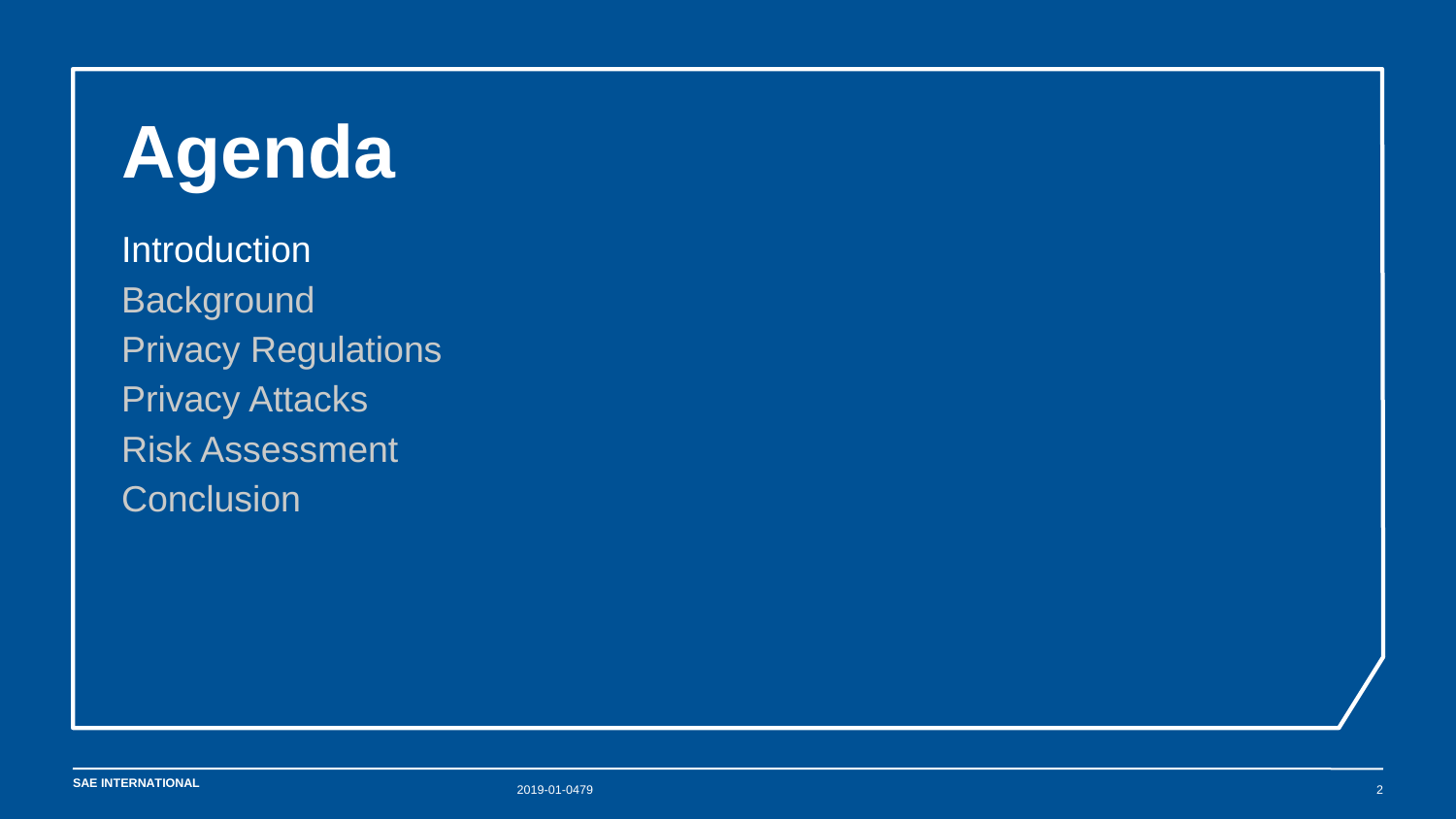## **Introduction**

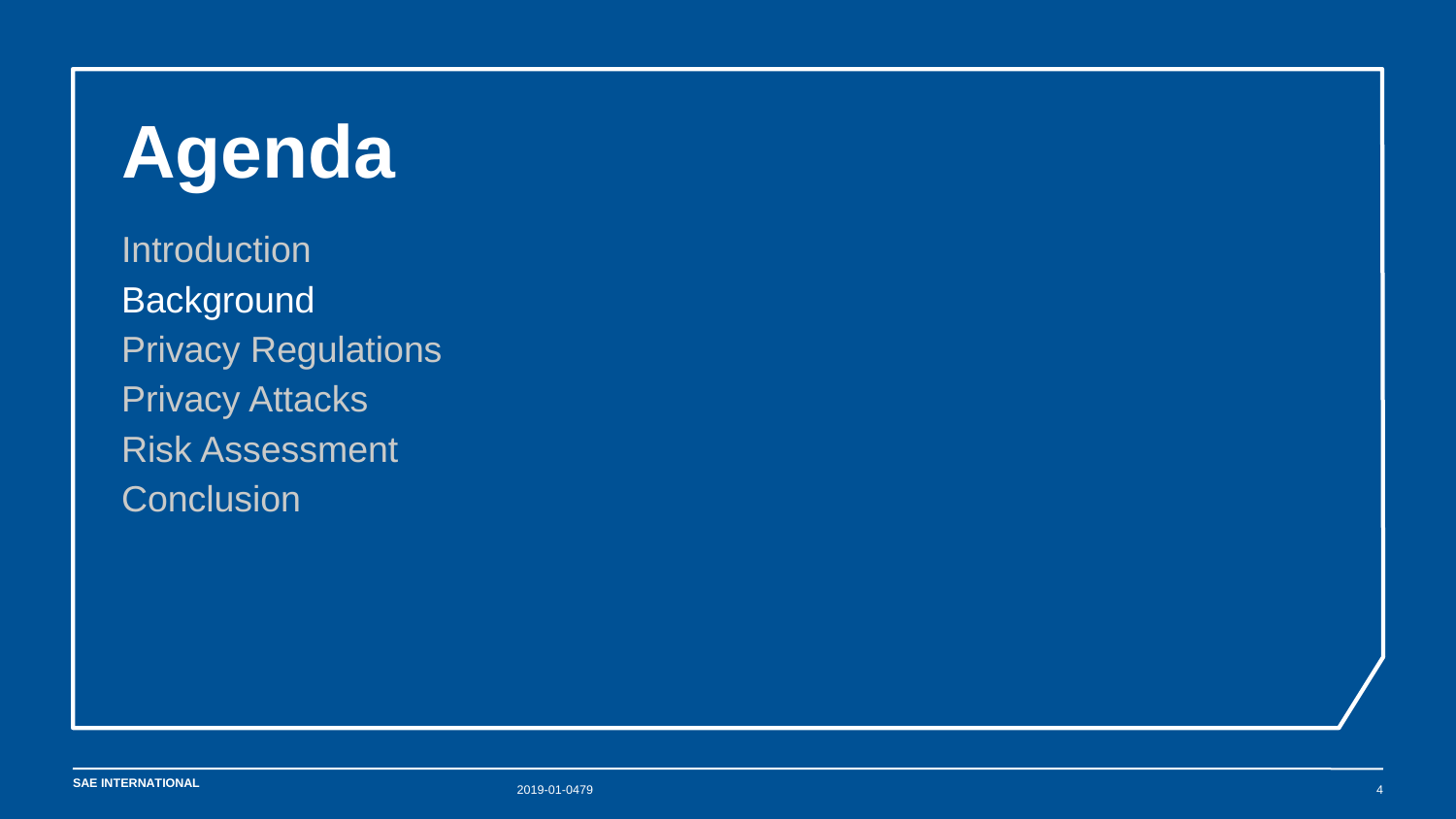### **Who collects what data?**



Mercedes me connect PROGRESSIVE® **& StateFarm verizon** otonomo

#### **WHO? WHAT?**



**SAE INTERNATIONAL**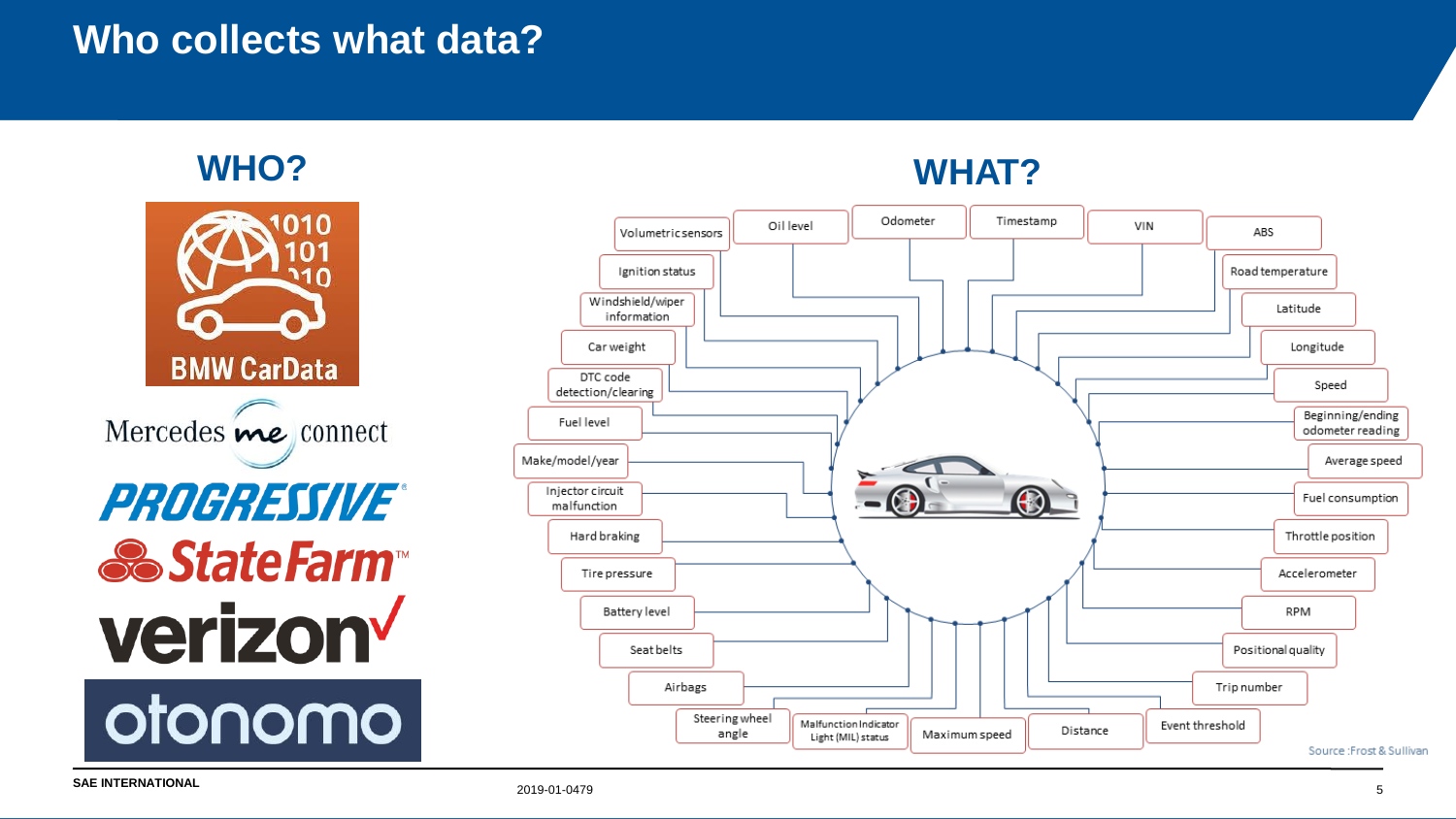### **How is data collected?**

#### **OBD-II Dongle**





Source: Progressive

Source: Vyncs

Carlab

Source: RTCL, University of Michigan

#### **OEM Telematic Platform**



Source: Audi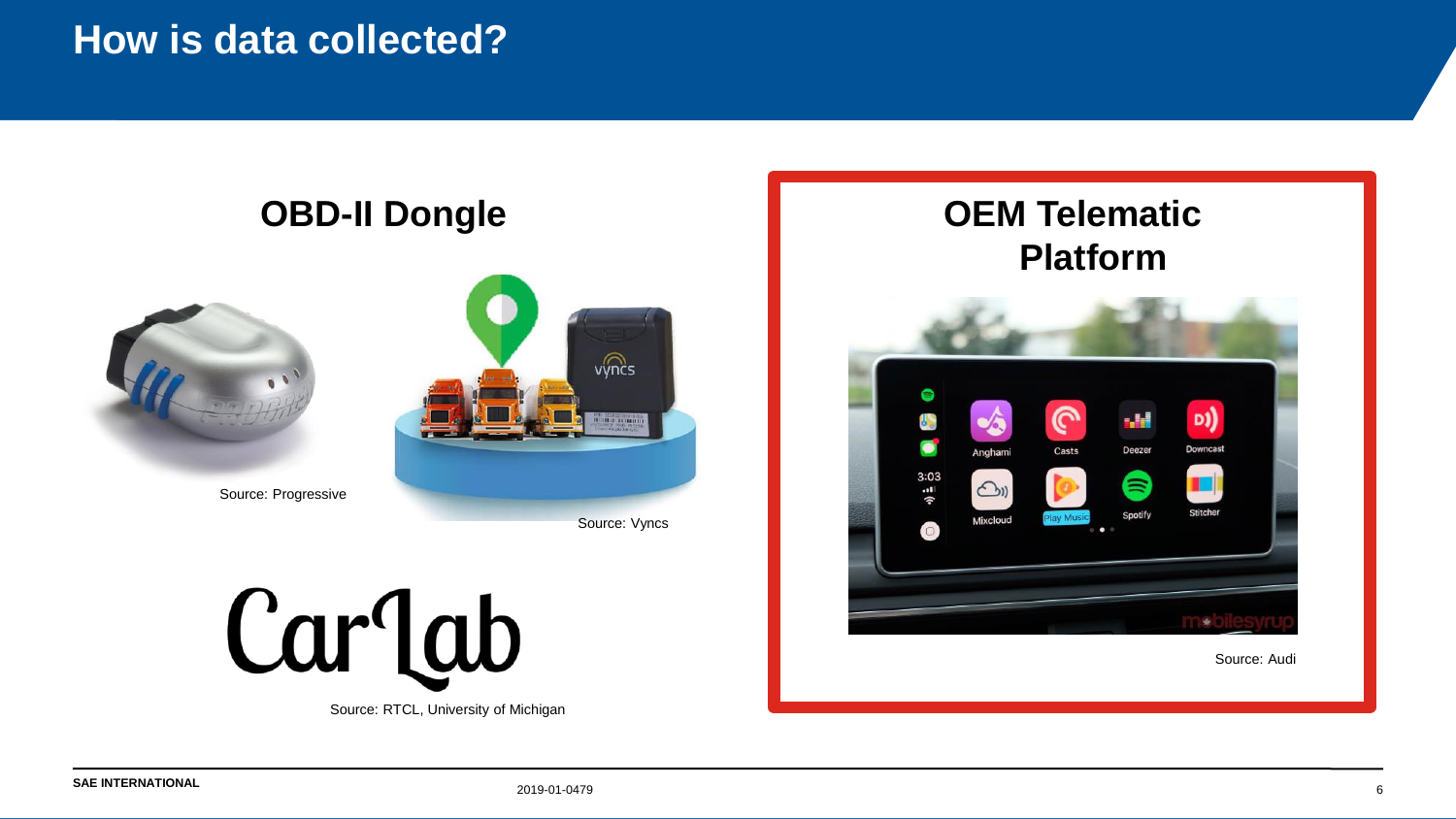### **Threat Model**

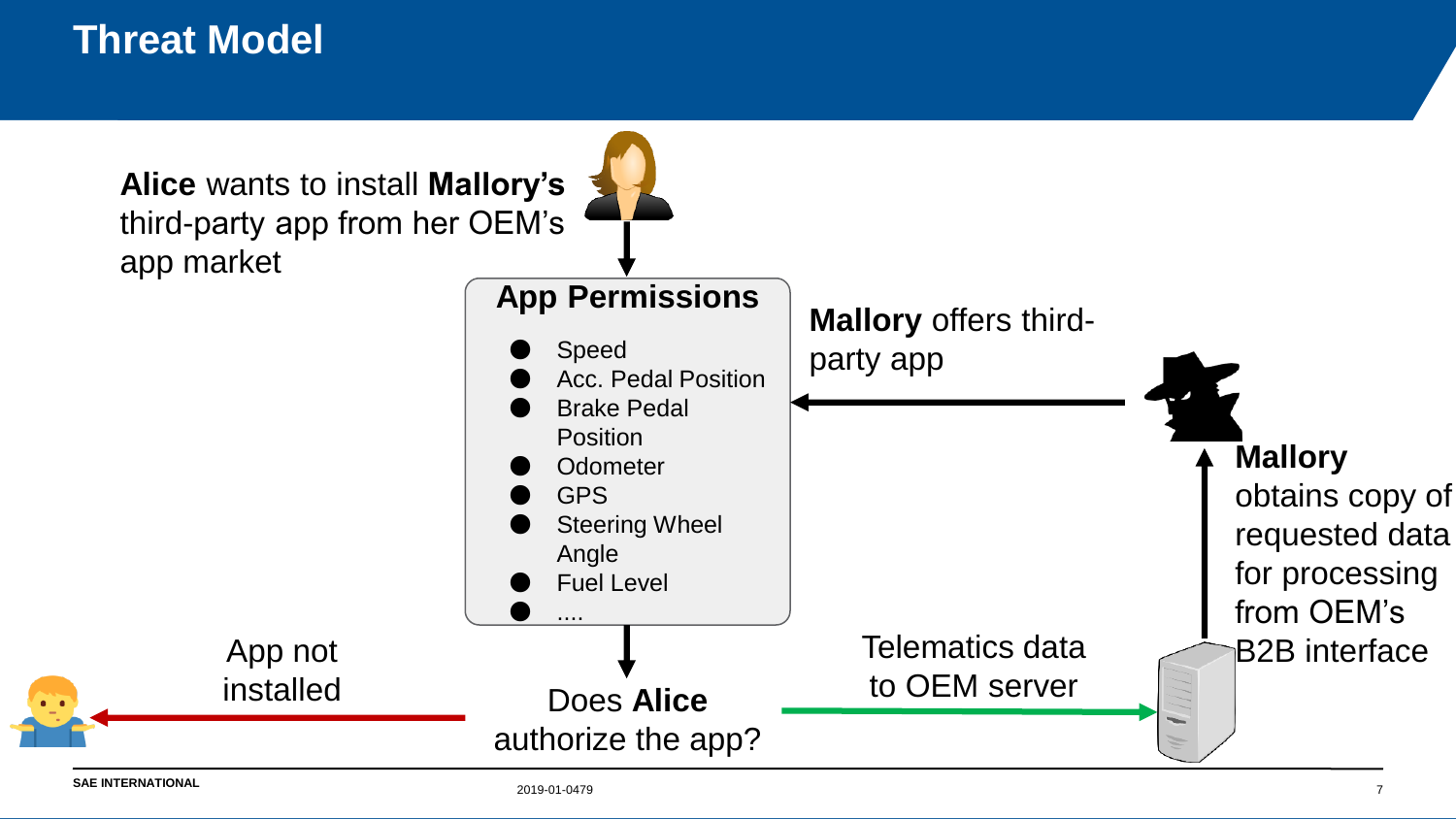## **Willingness of sharing vehicle data is high!**

#### Willingness to share data: Which of the following use-cases would you prefer?



**SAE INTERNATIONAL**

2019-01-0479 8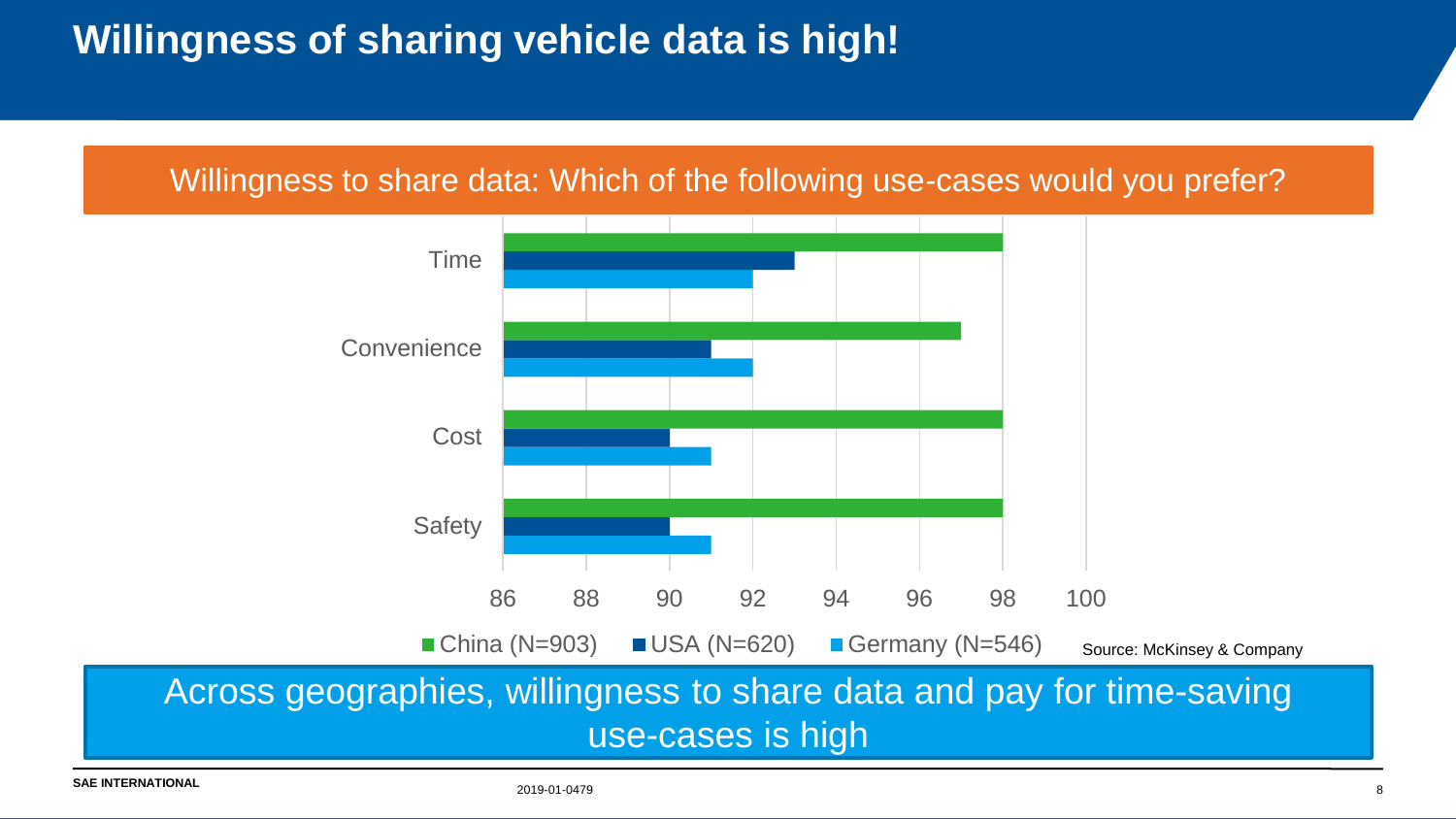## **Privacy-awareness is also high!**

Do you consciously decide to grant certain applications access to your personal data, even if you may have generally disabled this access for other applications?

Are you aware that certain data is openly accessible to applications and shared with 3<sup>rd</sup> parties?



Customers' awareness of how applications access and share personal data is high as is their willingness to trade data for benefits

**SAE INTERNATIONAL**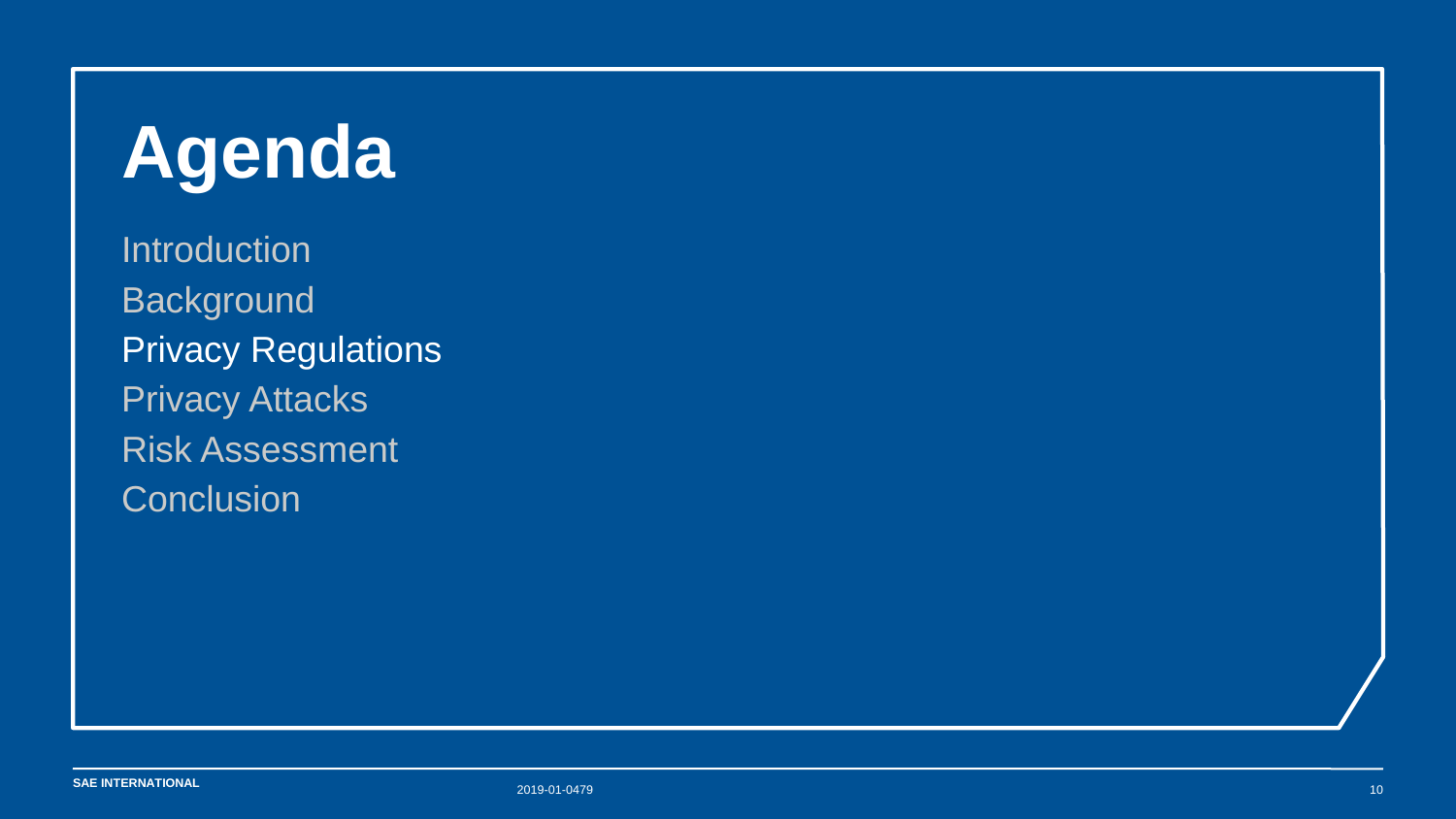**Voluntary guidelines from 2014**

ALLIANCE OF AUTOMOBILE MANUFACTURERS, INC. ASSOCIATION OF GLOBAL AUTOMAKERS, INC.

**Committees:** 

Committee Reports: S. Rept. 114-147

|                                                | OEMs only have to ask permission for three |                                                                    |
|------------------------------------------------|--------------------------------------------|--------------------------------------------------------------------|
| categories:                                    |                                            | <b>Consumer Privacy</b>                                            |
| ❖ Driving behavior                             |                                            | <b>Protection Principles</b>                                       |
| ❖ Geolocation                                  | "covered information"                      | PRIVACY PRINCIPLES FOR VEHICLE<br><b>TECHNOLOGIES AND SERVICES</b> |
| ❖ Biometrics                                   |                                            | November 12, 2014                                                  |
|                                                |                                            | S.766 - Driver Privacy Act of 2015                                 |
| <b>US Congress: Driver Privacy Act of 2015</b> |                                            | 114th Congress (2015-2016)                                         |
| ❖ Deals only with EDR data                     |                                            | <b>BILL</b><br><b>Hide Overview X</b>                              |
|                                                |                                            | Sen. Hoeven, John [R-ND] (Introduced 03/17/2015)<br>Sponsor:       |

Senate - Commerce, Science, and Transportation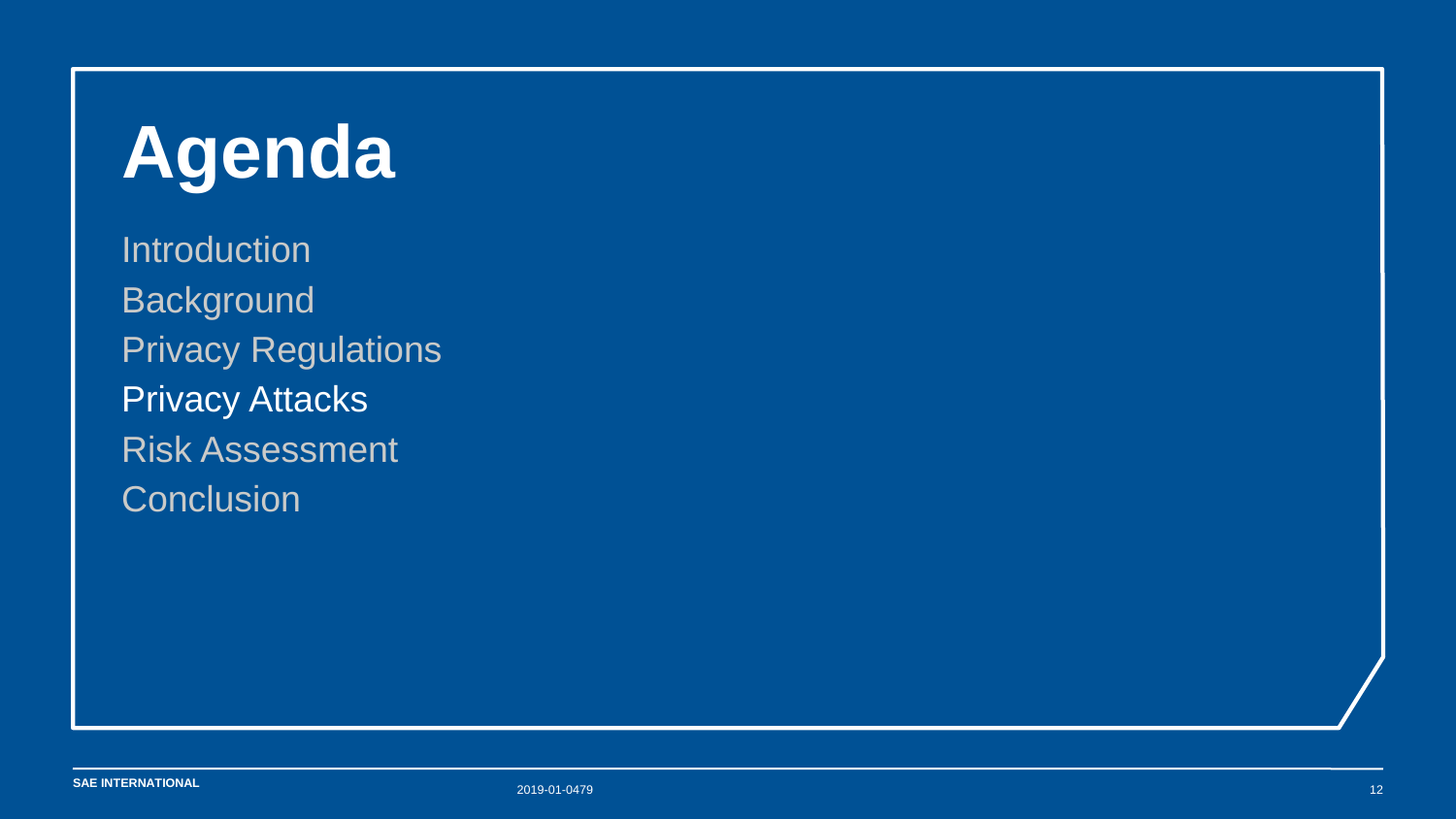### **Privacy Attacks**

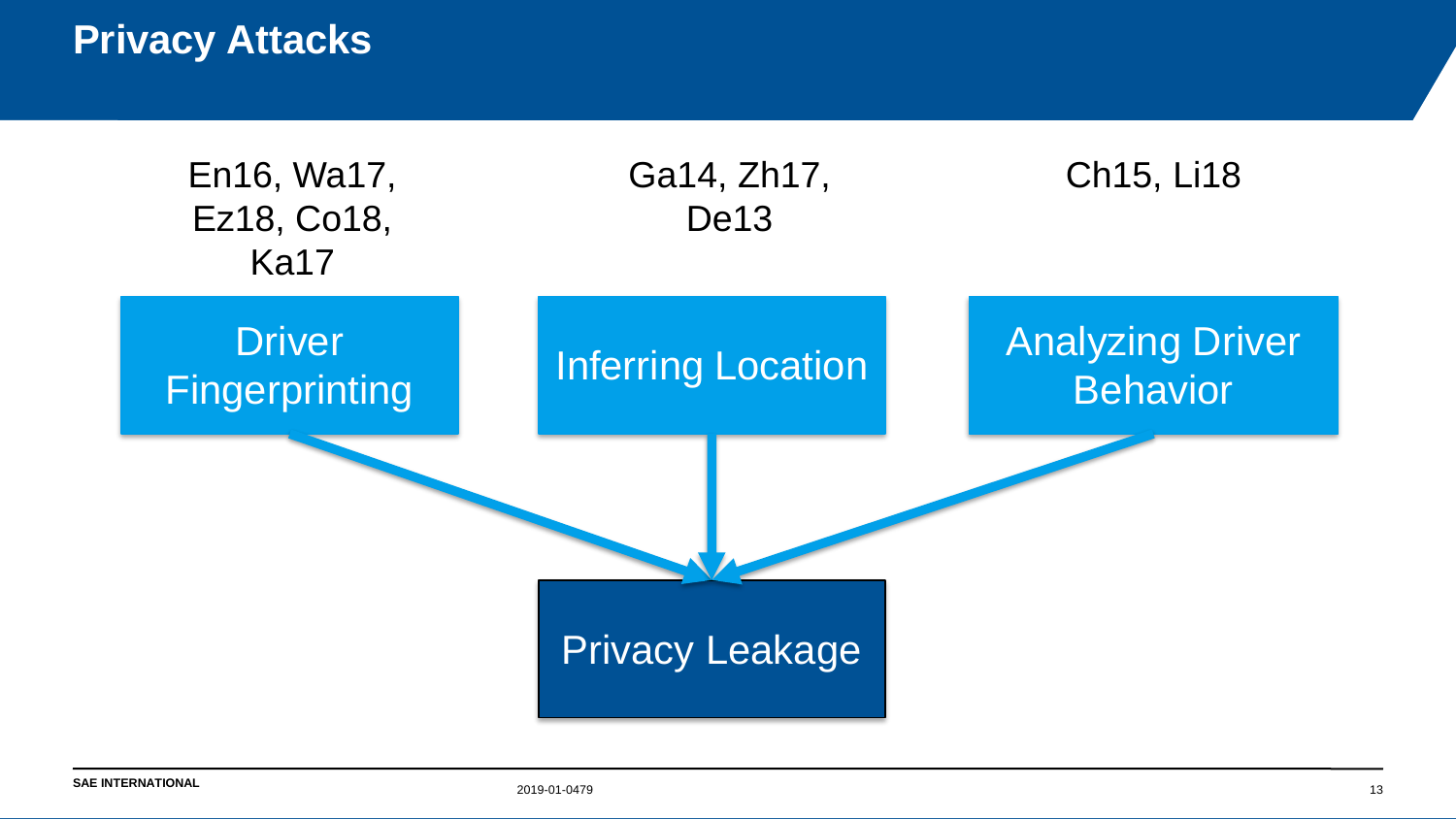## **Driver fingerprinting (selection)**

### **[En16]: Identify 15 drivers using 15 vehicular sensors with 100% accuracy**

Enev, M. et al., "Automobile Driver Fingerprinting," Proceedings on Privacy Enhancing Technologies 1:34-50, 2016.

#### **[Co18]: Uses mobile and vehicular sensors; Less than 81% accuracy with latter**

Corbett, Cherita, Alexis Jimmy, and Watkins Lanier, "Who's Driving You?," Consumer Communications & Networking Conference (CCNC), 2018 15th IEEE Annual, 1-4, IEEE, 2018.



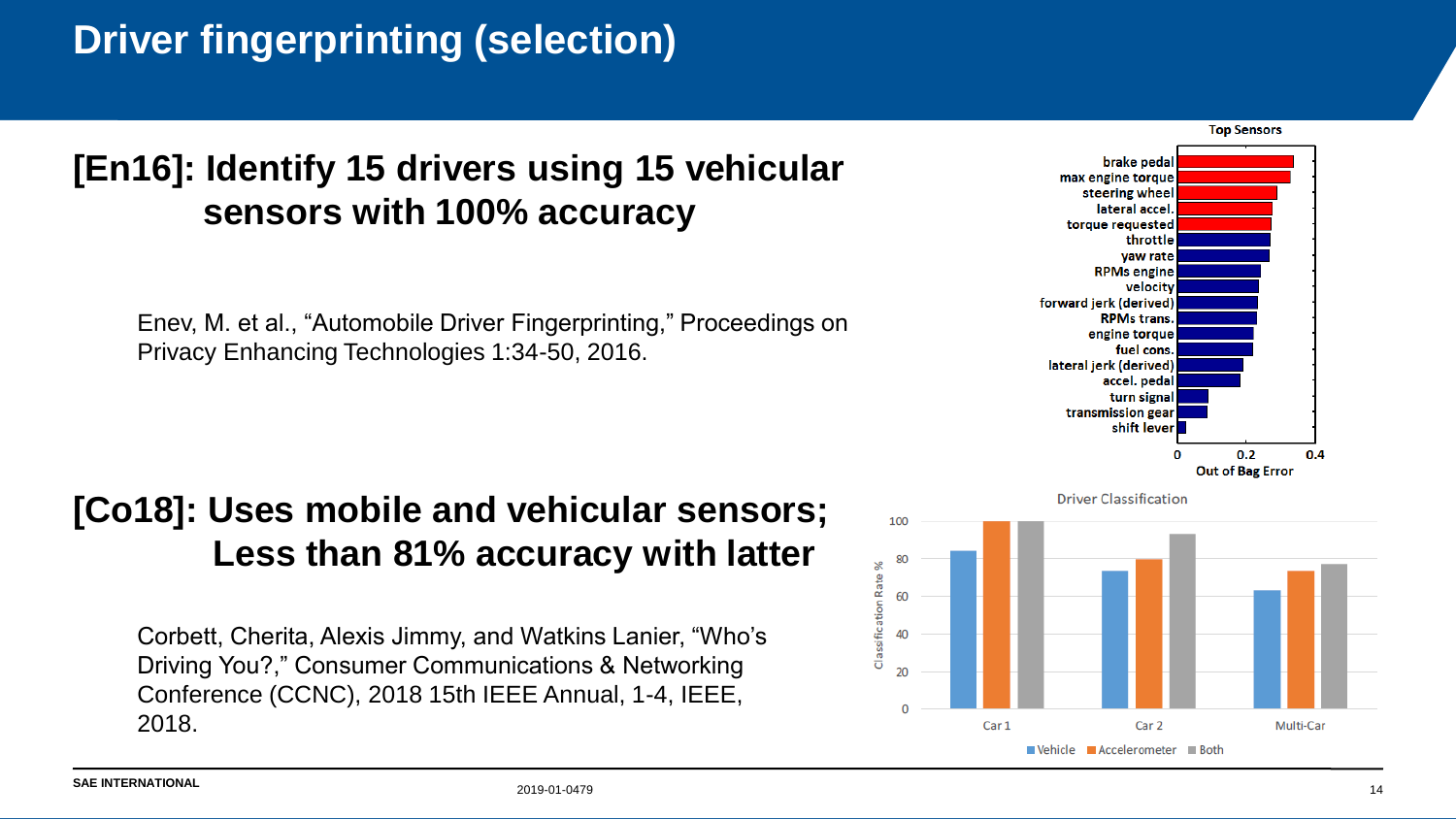#### **[Ka17]: Identify 24 drivers with 90% accuracy in 20s only using pre-trip data**

| Pre-trip Fields              | Frequency (Hz) | Range                      | <b>Driving Fields</b>        | Frequency (Hz) | Range              |
|------------------------------|----------------|----------------------------|------------------------------|----------------|--------------------|
| Door status (DO & DC)        |                | Boolean                    | Brake pedal (BP)             | 10             | $0 - 100$          |
| Ignition switch status (ISU) | 10             | Boolean                    | Accelerator pedal (AP)       | 50             | $0 - 100$          |
| Seatbelt status (SF)         | 10             | Boolean                    | Revolutions per minute (RPM) | 10             | $0 - 16000$        |
| Shifter position (SU)        | 40             | $Integer(1-6, 13, 14, 15)$ | Throttle position (TP)       | 10             | $0 - 100$          |
| Parking brake active         | 100            | Boolean                    | Turn signals (TS)            | Event          | Boolean            |
|                              |                |                            | Vehicle velocity (V)         | 10             | 0-255 kmh          |
|                              |                |                            | Steering wheel angle (SWA)   | 100            | $0 - 1340^{\circ}$ |

Kar, Gorkem, Jain Shubham, Gruteser Marco, Chen Jinzhu, Bai Fan, and Govindan Ramesh, "PredriveID: Pre-Trip Driver Identification from In-Vehicle Data," in Proceedings of the Second ACM/IEEE Symposium on Edge Computing, 2, ACM, 2017.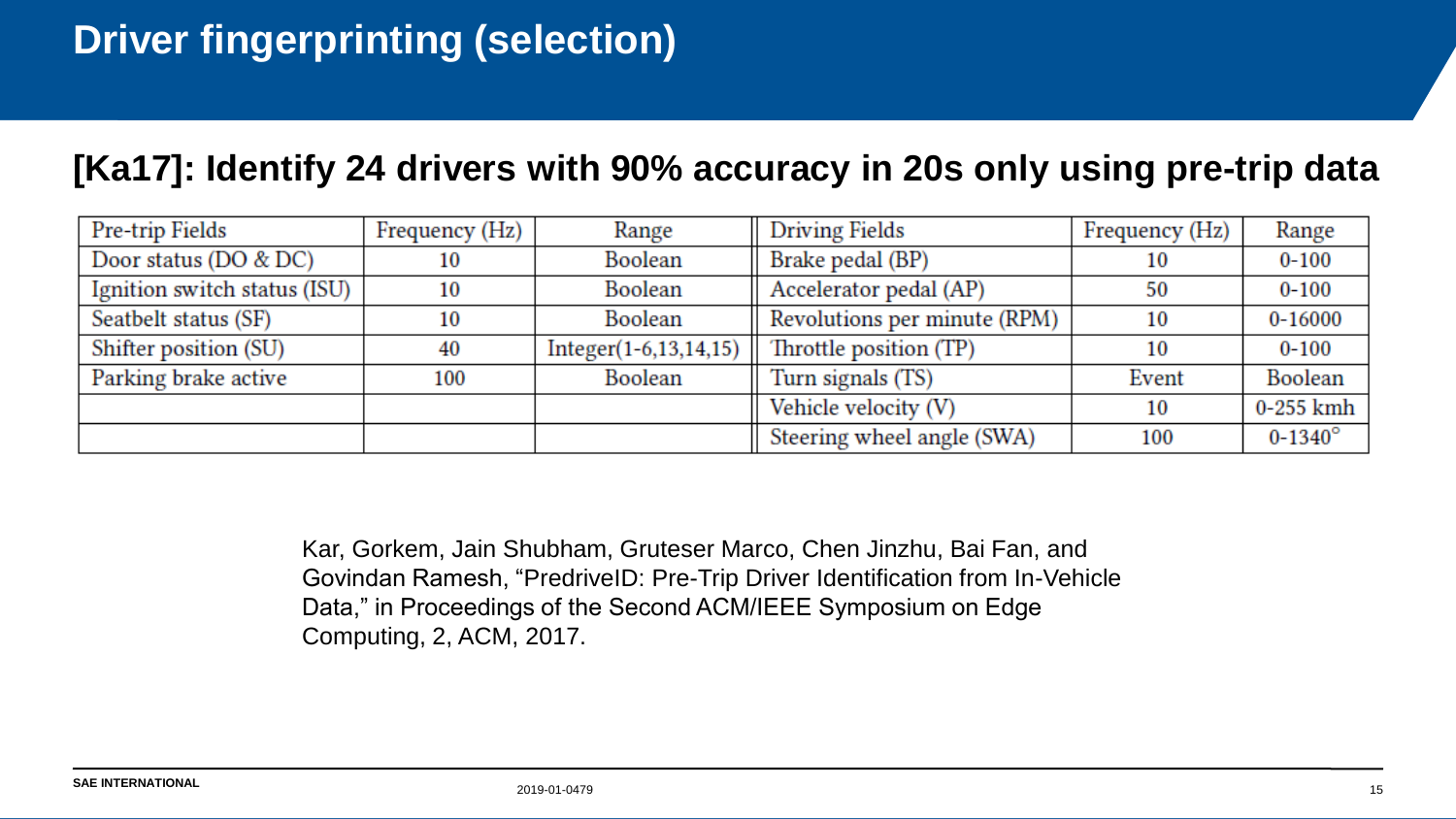## **Location Inference (selection)**

#### **[De13]: Using speed from tracking unit with 37% accuracy**

Dewri, R., Annadata, P., Eltarjaman, W., and Thurimella, R., "Inferring Trip Destinations from Driving Habits Data," in Proceedings of the 12th ACM Workshop on Privacy in the Electronic Society, 267-272, ACM, November 2013).

#### **[Zh17]: Using speed from OBD-II dongle with 70% accuracy of correct path being in Top 30 of generated candidate paths**

Zhou, L., Chen, Q., Luo, Z., Zhu, H., and Chen, C. (June 2017). Speed-Based Location Tracking in Usage-Based Automotive Insurance, in Distributed Computing Systems (ICDCS), 2017 IEEE 37th International Conference on, 2252-2257, IEEE.

| trip length | number of  | rank of actual |
|-------------|------------|----------------|
| (miles)     | candidates | destination    |
| 1.48        | 12         |                |
| 1.59        | 12         |                |
| 2.60        | 50         |                |
| 3.23        | 15         |                |
| 3.78        | 11         | $\overline{2}$ |
| 3.85        | 23         |                |
| 3.93        | 52         |                |
| 3.93        | 49         |                |
| 3.95        | 37         | 3              |
| 5.47        | 11         | $\overline{2}$ |
| 5.89        | 18         |                |
| 5.84        | 20         | 1              |
| 7.95        | 196        | $\overline{2}$ |
| 9.42        | 26         | 4              |
| 13.15       | 37         | 3              |
| 14.10       | 53         |                |
| 14.57       | 68         |                |
| 24.10       | 42         | 13             |

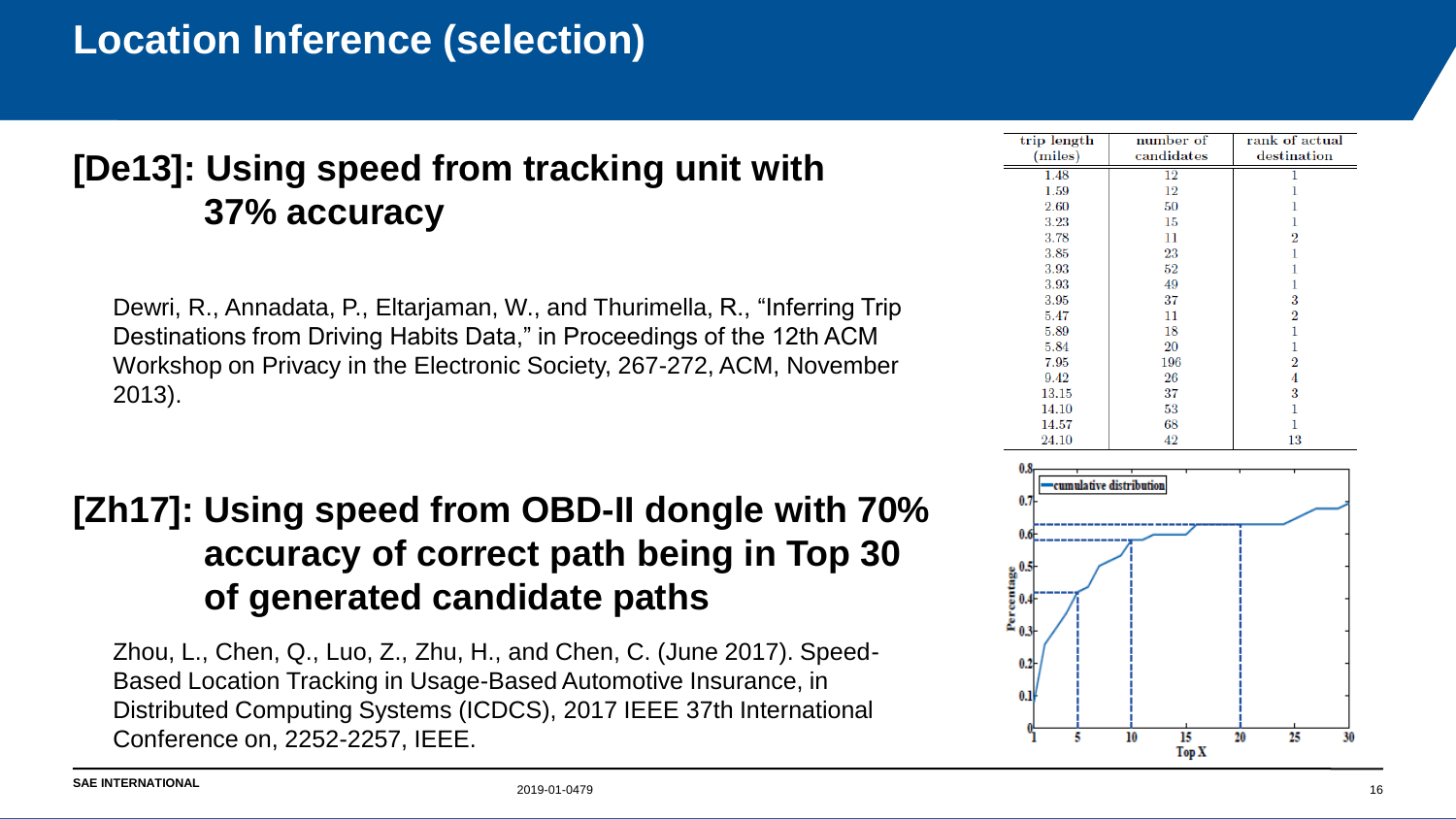#### **Usage-Based Insurance (UBI): Adjust insurance premium based on driving behavior**

| <b>Company</b>     | <b>Mileage</b> | <b>Speed</b> | <b>Acceleration</b> | <b>Hard Braking</b> | <b>Turns</b> |
|--------------------|----------------|--------------|---------------------|---------------------|--------------|
| <b>Progressive</b> |                |              |                     |                     |              |
| <b>State Farm</b>  |                |              |                     |                     |              |
| <b>Allstate</b>    |                |              |                     |                     |              |
| <b>Esurance</b>    |                |              |                     |                     |              |



Chen, S.H., Pan, J.S., and Kaixuan, L., "Driving behavior Analysis Based on Vehicle OBD Information and Adaboost Algorithms," in Proceedings of the International MultiConference of Engineers and Computer Scientists, vol. 1, 18-20, 2015.

Li, Z., Bao, S., Kolmanovsky, I.V., and Yin, X., "Visual-Manual Distraction Detection Using Driving Performance Indicators with Naturalistic Driving Data," IEEE Transactions on Intelligent Transportation Systems, 2017.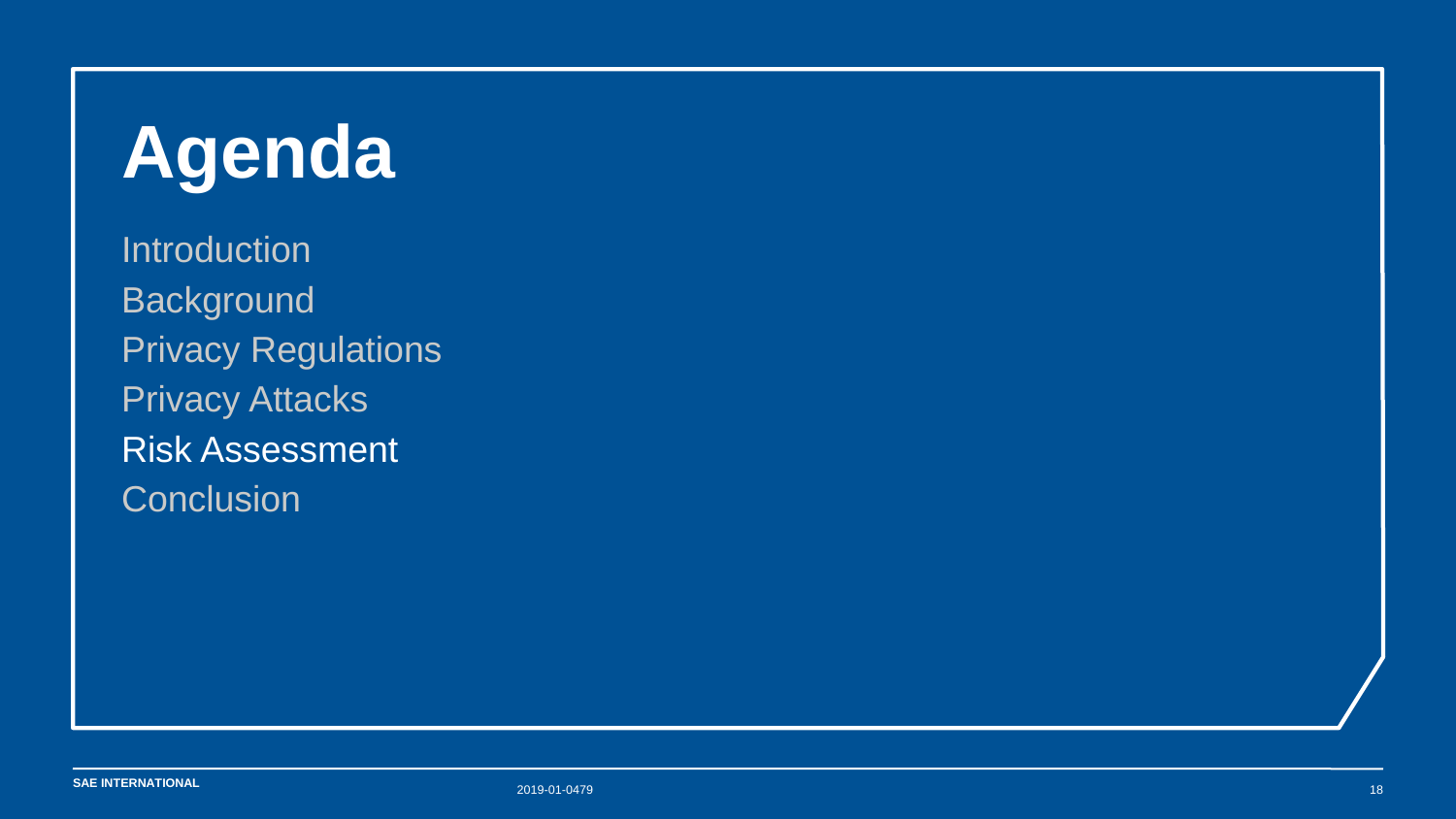#### **How can we quantify the privacy risk of a vehicular sensor?**

### **Define a 3-tuple**

*(Driver Fingerprinting, Location Inferencing, Driving Behavior Analysis)*

### **For each of the 20 sensors, assign**

- ❖ Boolean 1 if sensor contributes to attack category
- ❖ Boolean 0 if not

## **Example: Current Speed (0,1,0)**

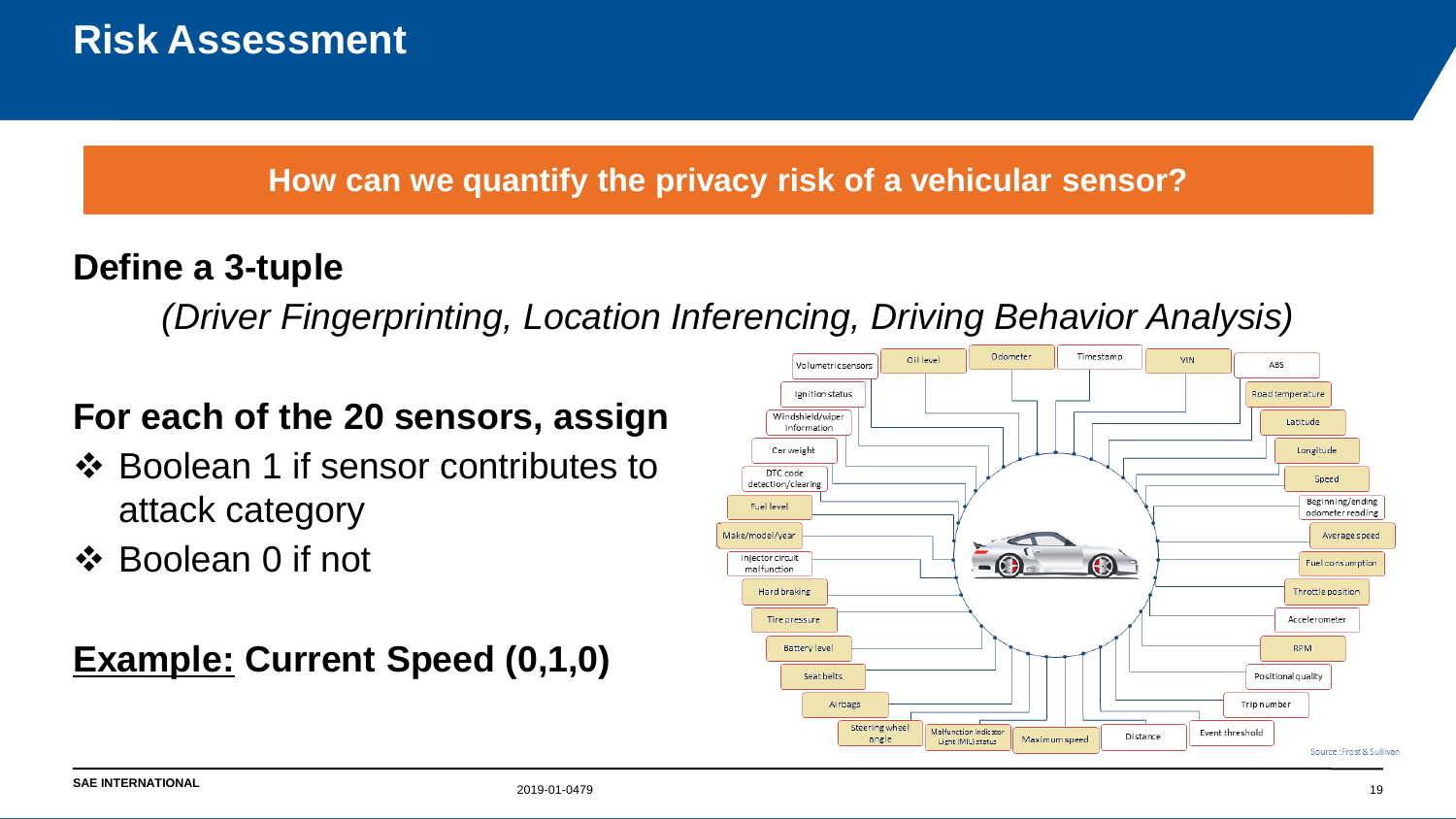**How can we quantify the privacy risk of a vehicular sensor?**

**Some attacks are only possible through a combination of multiple sensors**

**Inspect sensors pairwise in their contribution to attack categories**

![](_page_19_Figure_4.jpeg)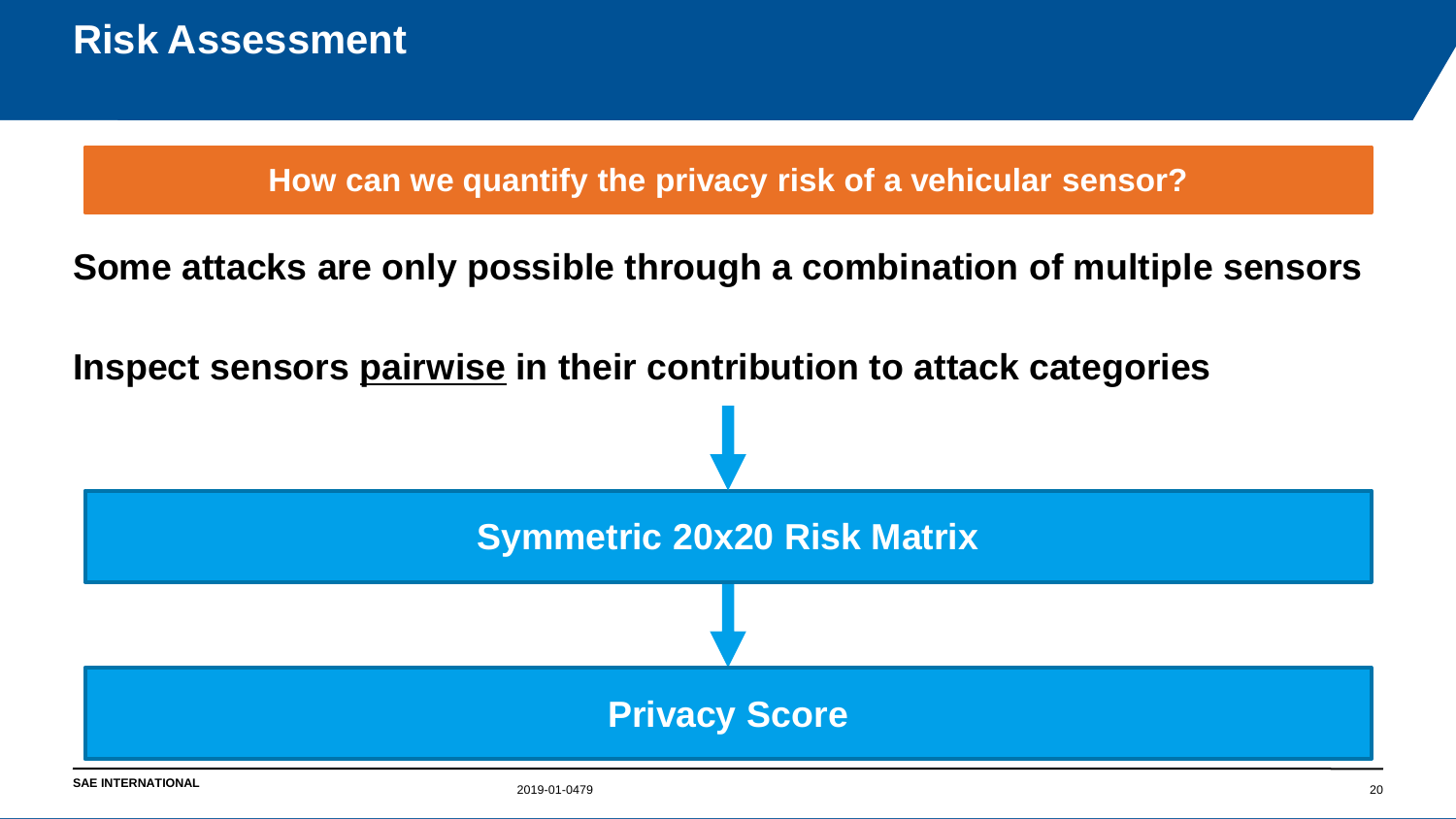## **Risk Matrix – Part 1**

|                                      | <b>Odometer</b> | $\leq$ | Outside<br>Temperature | GPS   | <b>Current Speed</b> | Average<br>Speed | Maximum<br>Speed | Consumption<br>Fuel | Throttle<br>Position | <b>RPM</b> | Steering<br>wheel angle | <b>Airbag status</b> | Seat belt<br>status | <b>Battery level</b> | Tire pressure | <b>braking</b><br>Hard | <b>Make/Model/Y</b><br>ear | Fuel level | engine<br>$\overline{\overline{\overline{6}}}$<br>light<br><b>Check</b> | Oil level |
|--------------------------------------|-----------------|--------|------------------------|-------|----------------------|------------------|------------------|---------------------|----------------------|------------|-------------------------|----------------------|---------------------|----------------------|---------------|------------------------|----------------------------|------------|-------------------------------------------------------------------------|-----------|
| Odometer                             | 0/0/0           | 0/0/0  | 0/0/0                  | 1/1/1 | 0/1/0                | 0/0/0            | 0/0/0            | 0/0/1               | 0/0/0                | 0/0/0      | 0/1/0                   | 0/0/0                | 0/0/1               | 0/0/0                | 0/0/1         | 0/0/1                  | 0/0/0                      | 0/0/1      | 0/0/0                                                                   | 0/0/0     |
| <b>VIN</b>                           | 0/0/0           | 0/0/0  | 0/0/0                  | 1/1/1 | 0/1/1                | 0/0/0            | 0/0/0            | 0/0/1               | 0/0/0                | 0/0/0      | 0/1/0                   | 0/0/0                | 0/0/0               | 0/0/0                | 0/0/0         | 0/0/0                  | 0/0/0                      | 0/0/0      | 0/0/0                                                                   | 0/0/0     |
| <b>Outside</b><br><b>Temperature</b> | 0/0/0           | 0/0/0  | 0/0/0                  | 1/1/1 | 0/1/0                | 0/0/0            | 0/0/0            | 0/0/0               | 0/0/0                | 0/0/0      | 0/1/0                   | 0/0/0                | 0/0/0               | 0/0/0                | 0/0/0         | 0/0/0                  | 0/0/0                      | 0/0/0      | 0/0/0                                                                   | 0/0/0     |
| Location<br>(GPS)                    | 1/1/1           | 1/1/1  | 1/1/1                  | 1/1/1 | 1/1/1                | 1/1/1            | 1/1/1            | 1/1/1               | 1/1/1                | 1/1/1      | 1/1/1                   | 1/1/1                | 1/1/1               | 1/1/1                | 1/1/1         | 1/1/1                  | 1/1/1                      | 1/1/1      | 1/1/1                                                                   | 1/1/1     |
| <b>Current Speed</b>                 | 0/1/0           | 0/1/1  | 0/1/0                  | 1/1/1 | 0/1/0                | 0/1/0            | 0/1/0            | 1/1/0               | 0/1/1                | 0/1/1      | 0/1/1                   | 0/1/0                | 0/1/1               | 0/1/0                | 0/1/0         | 0/1/1                  | 0/1/0                      | 0/1/0      | 0/1/0                                                                   | 0/1/0     |
| <b>Average Speed</b>                 | 0/0/0           | 0/0/0  | 0/0/0                  | 1/1/1 | 0/1/0                | 0/0/0            | 0/0/0            | 0/0/0               | 0/0/0                | 0/0/0      | 0/1/0                   | 0/0/0                | 0/0/0               | 0/0/0                | 0/0/0         | 0/0/0                  | 0/0/0                      | 0/0/0      | 0/0/0                                                                   | 0/0/0     |
| <b>Maximum Speed</b>                 | 0/0/0           | 0/0/0  | 0/0/0                  | 1/1/1 | 0/1/0                | 0/0/0            | 0/0/0            | 0/0/0               | 0/0/0                | 0/0/0      | 0/1/0                   | 0/0/0                | 0/0/0               | 0/0/0                | 0/0/0         | 0/0/0                  | 0/0/0                      | 0/0/0      | 0/0/0                                                                   | 0/0/0     |
| <b>Fuel</b><br><b>Consumption</b>    | 0/0/1           | 0/0/1  | 0/0/0                  | 1/1/1 | 1/1/0                | 0/0/0            | 0/0/0            | 0/0/0               | 0/0/1                | 0/0/1      | 0/1/0                   | 0/0/0                | 0/0/0               | 0/0/0                | 0/0/0         | 0/0/0                  | 0/0/1                      | 0/0/0      | 0/0/0                                                                   | 0/0/0     |
| <b>Throttle</b><br><b>Position</b>   | 0/0/0           | 0/0/0  | 0/0/0                  | 1/1/1 | 0/1/1                | 0/0/0            | 0/0/0            | 0/0/1               | 0/0/0                | 0/0/0      | 0/1/1                   | 0/0/0                | 0/0/1               | 0/0/0                | 0/0/0         | 0/0/1                  | 0/0/0                      | 0/0/0      | 0/0/0                                                                   | 0/0/0     |
| <b>RPM</b>                           | 0/0/0           | 0/0/0  | 0/0/0                  | 1/1/1 | 0/1/1                | 0/0/0            | 0/0/0            | 0/0/1               | 0/0/0                | 0/0/0      | 0/1/0                   | 0/0/0                | 0/0/0               | 0/0/0                | 0/0/0         | 0/0/0                  | 0/0/0                      | 0/0/0      | 0/0/0                                                                   | 0/0/0     |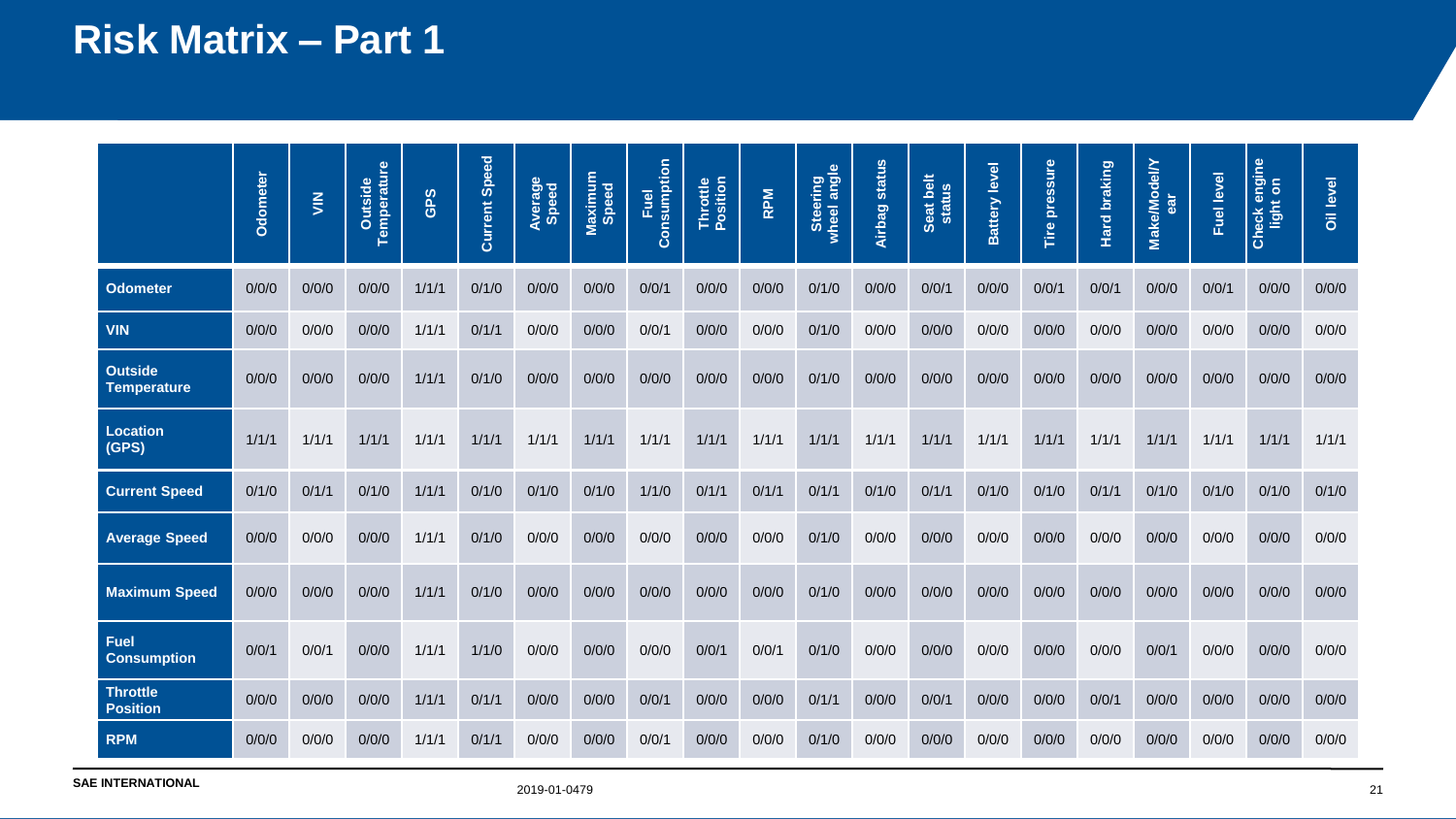## **Risk Matrix – Part 2**

|                                 | Odometer | $\frac{2}{5}$ | <b>Temperature</b><br>Outside | GPS   | <b>Current Speed</b> | Average<br>Speed | Maximum<br>Speed | Consumption<br>Fuel | Throttle<br>Position | <b>RPM</b> | Steering<br>wheel angle | <b>Airbag status</b> | Seat belt<br>status | <b>Battery level</b> | Tire pressure | braking<br>Hard | <b>Make/Model/Y</b><br>ā | Fuel level | engine<br>$\overline{\delta}$<br>light<br><b>Check</b> | Oil level |
|---------------------------------|----------|---------------|-------------------------------|-------|----------------------|------------------|------------------|---------------------|----------------------|------------|-------------------------|----------------------|---------------------|----------------------|---------------|-----------------|--------------------------|------------|--------------------------------------------------------|-----------|
| <b>Steering wheel</b><br>angle  | 0/1/0    | 0/1/0         | 0/1/0                         | 1/1/1 | 0/1/1                | 0/1/0            | 0/1/0            | 0/1/0               | 0/1/1                | 0/1/0      | 0/1/0                   | 0/1/0                | 0/1/0               | 0/1/0                | 0/1/0         | 0/1/1           | 0/1/0                    | 0/1/0      | 0/1/0                                                  | 0/1/0     |
| <b>Airbag status</b>            | 0/0/0    | 0/0/0         | 0/0/0                         | 1/1/1 | 0/1/0                | 0/0/0            | 0/0/0            | 0/0/0               | 0/0/0                | 0/0/0      | 0/1/0                   | 0/0/0                | 0/0/1               | 0/0/0                | 0/0/0         | 0/0/1           | 0/0/0                    | 0/0/0      | 0/0/0                                                  | 0/0/0     |
| <b>Seat belt status</b>         | 0/0/1    | 0/0/0         | 0/0/0                         | 1/1/1 | 0/1/1                | 0/0/0            | 0/0/0            | 0/0/0               | 0/0/1                | 0/0/0      | 0/1/0                   | 0/0/1                | 0/0/1               | 0/0/0                | 0/0/0         | 0/0/1           | 0/0/0                    | 0/0/0      | 0/0/0                                                  | 0/0/0     |
| <b>Battery level</b>            | 0/0/0    | 0/0/0         | 0/0/0                         | 1/1/1 | 0/1/0                | 0/0/0            | 0/0/0            | 0/0/0               | 0/0/0                | 0/0/0      | 0/1/0                   | 0/0/0                | 0/0/0               | 0/0/0                | 0/0/0         | 0/0/0           | 0/0/0                    | 0/0/0      | 0/0/0                                                  | 0/0/0     |
| <b>Tire pressure</b>            | 0/0/1    | 0/0/0         | 0/0/0                         | 1/1/1 | 0/1/0                | 0/0/0            | 0/0/0            | 0/0/0               | 0/0/0                | 0/0/0      | 0/1/0                   | 0/0/0                | 0/0/0               | 0/0/0                | 0/0/0         | 0/0/0           | 0/0/0                    | 0/0/0      | 0/0/0                                                  | 0/0/0     |
| <b>Hard braking</b>             | 0/0/1    | 0/0/0         | 0/0/0                         | 1/1/1 | 0/1/1                | 0/0/0            | 0/0/0            | 0/0/0               | 0/0/1                | 0/0/0      | 0/1/1                   | 0/0/1                | 0/0/1               | 0/0/0                | 0/0/0         | 0/0/0           | 0/0/0                    | 0/0/0      | 0/0/0                                                  | 0/0/0     |
| Make/Model/Year                 | 0/0/0    | 0/0/0         | 0/0/0                         | 1/1/1 | 0/1/0                | 0/0/0            | 0/0/0            | 0/0/1               | 0/0/0                | 0/0/0      | 0/1/0                   | 0/0/0                | 0/0/0               | 0/0/0                | 0/0/0         | 0/0/0           | 0/0/0                    | 0/0/0      | 0/0/0                                                  | 0/0/0     |
| <b>Fuel level</b>               | 0/0/1    | 0/0/0         | 0/0/0                         | 1/1/1 | 0/1/0                | 0/0/0            | 0/0/0            | 0/0/0               | 0/0/0                | 0/0/0      | 0/1/0                   | 0/0/0                | 0/0/0               | 0/0/0                | 0/0/0         | 0/0/0           | 0/0/0                    | 0/0/1      | 0/0/0                                                  | 0/0/0     |
| <b>Check engine</b><br>light on | 0/0/0    | 0/0/0         | 0/0/0                         | 1/1/1 | 0/1/0                | 0/0/0            | 0/0/0            | 0/0/0               | 0/0/0                | 0/0/0      | 0/1/0                   | 0/0/0                | 0/0/0               | 0/0/0                | 0/0/0         | 0/0/0           | 0/0/0                    | 0/0/0      | 0/0/0                                                  | 0/0/0     |
| Oil level                       | 0/0/0    | 0/0/0         | 0/0/0                         | 1/1/1 | 0/1/0                | 0/0/0            | 0/0/0            | 0/0/0               | 0/0/0                | 0/0/0      | 0/1/0                   | 0/0/0                | 0/0/0               | 0/0/0                | 0/0/0         | 0/0/0           | 0/0/0                    | 0/0/0      | 0/0/0                                                  | 0/0/0     |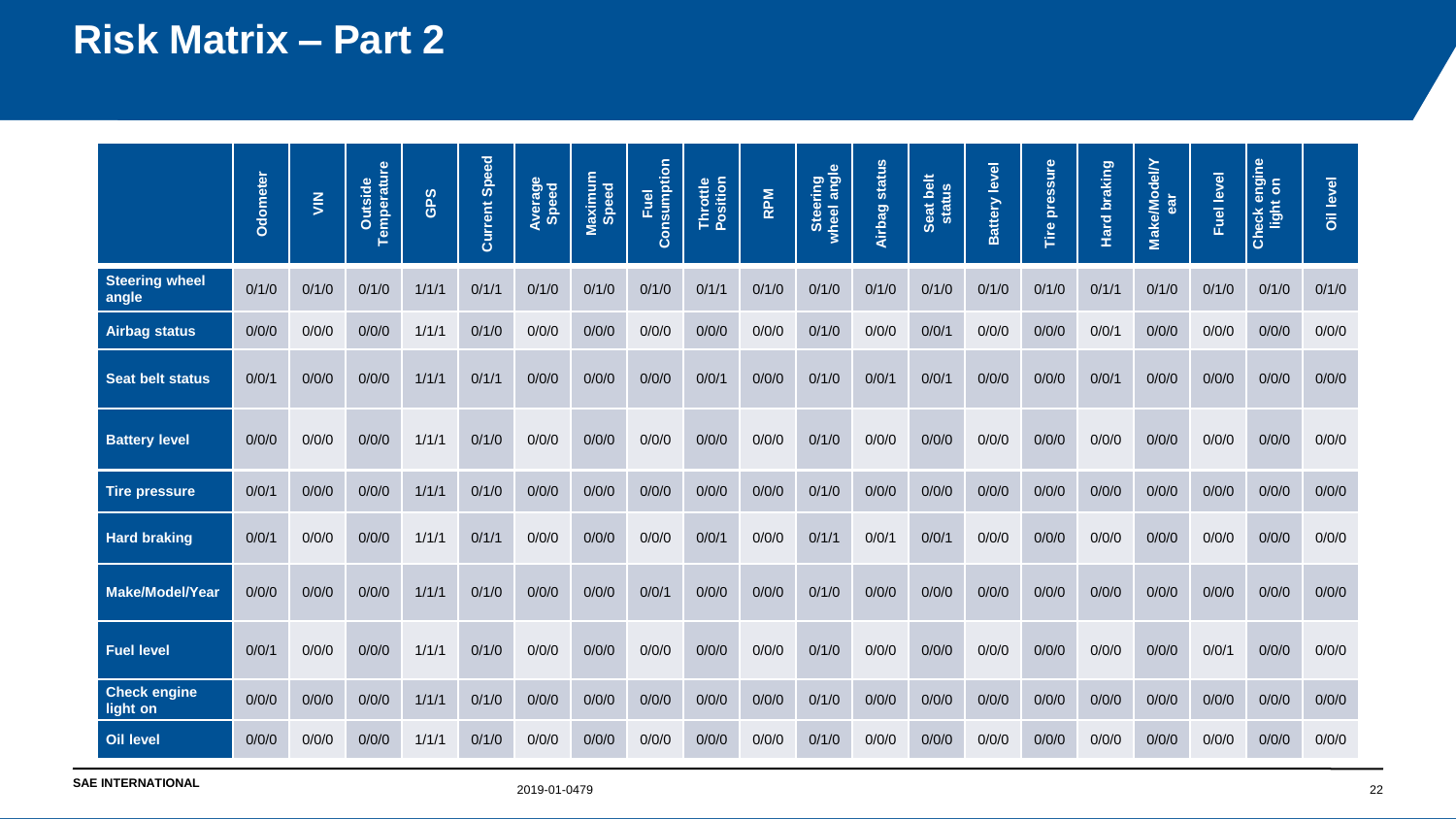### **GPS is a very sensitive sensor, it contributes to all attack categories in combination with any sensor**

|                                                    | Odometer | $rac{z}{z}$ | <b>Temperature</b><br><b>Outside</b> | GPS   | Current<br>Speed |  |  |  |  |  |
|----------------------------------------------------|----------|-------------|--------------------------------------|-------|------------------|--|--|--|--|--|
| <b>Odometer</b>                                    | 0/0/0    | 0/0/0       | 0/0/0                                | 1/1/1 | 0/1/0            |  |  |  |  |  |
| <b>VIN</b>                                         | 0/0/0    | 0/0/0       | 0/0/0                                | 1/1/1 | 0/1/1            |  |  |  |  |  |
| <b>Outside</b><br><b>Temperature</b>               | 0/0/0    | 0/0/0       | 0/0/0                                | 1/1/1 | 0/1/0            |  |  |  |  |  |
| <b>Location</b><br>(GPS)                           | 1/1/1    | 1/1/1       | 1/1/1                                | 1/1/1 | 1/1/1            |  |  |  |  |  |
| <b>Current Speed</b>                               | 0/1/0    | 0/1/1       | 0/1/0                                | 1/1/1 | 0/1/0            |  |  |  |  |  |
| ntributes to location inference in any combination |          |             |                                      |       |                  |  |  |  |  |  |
| 2019-01-0479                                       |          |             |                                      |       |                  |  |  |  |  |  |

#### **Current Speed contributes to location inference in any combination**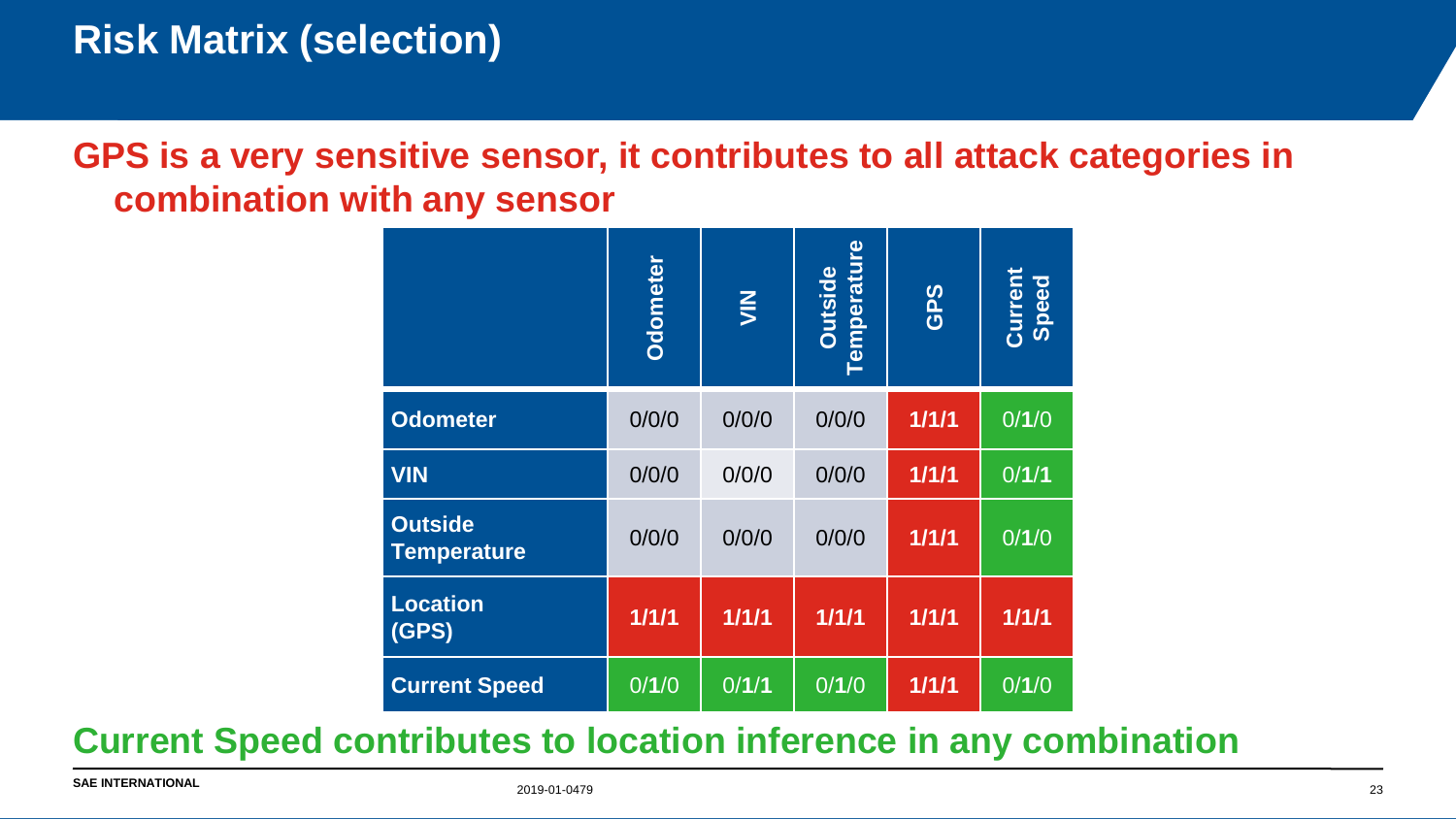![](_page_23_Figure_1.jpeg)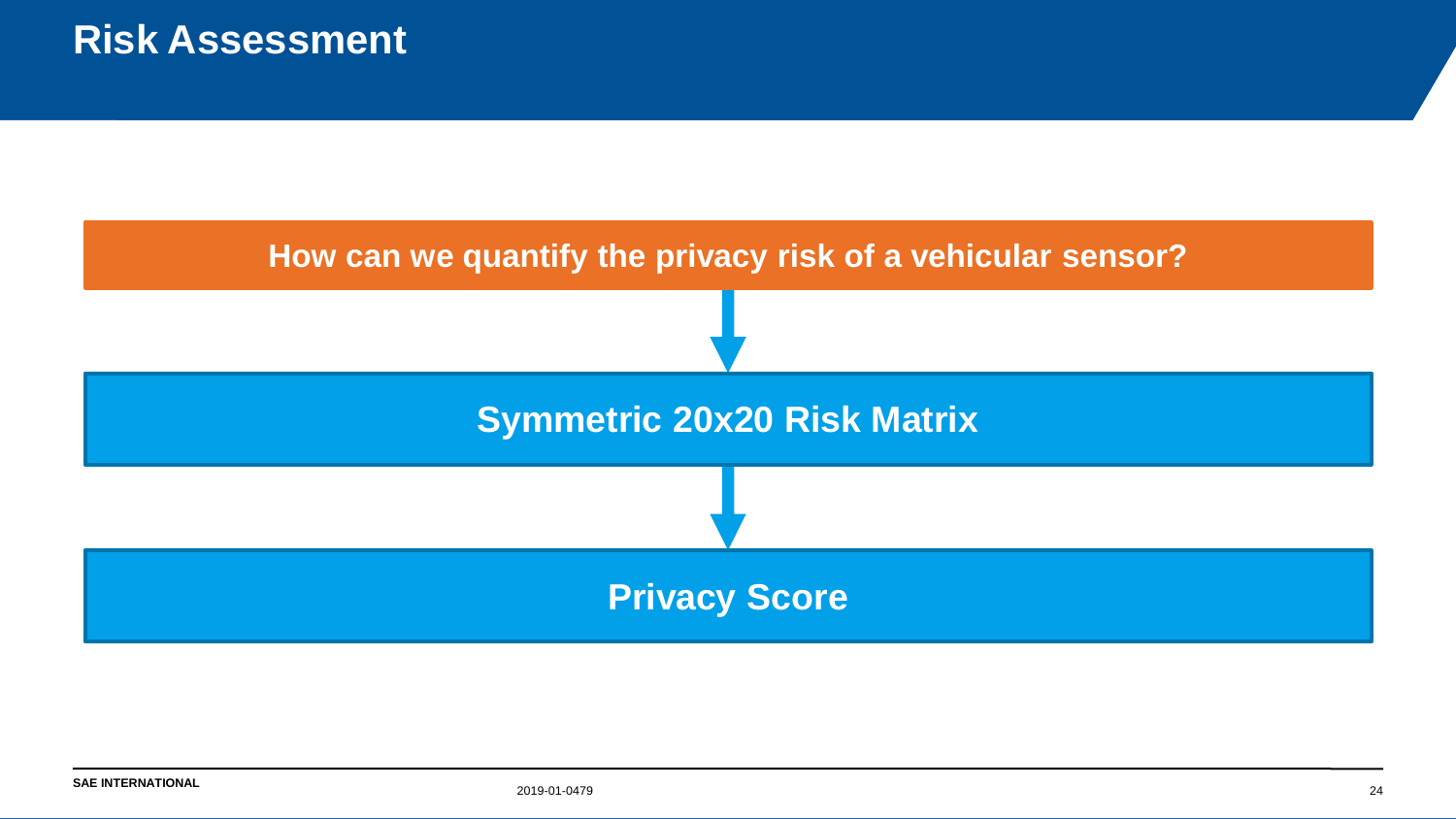**Metric defining privacy risk of sensor** *k***:**

$$
PS_k = \frac{\sum_i \sum_j w_i c_{k,j}^i}{N \sum_i w_i}
$$

- ❖ **Evaluated for** *N=20* **sensors**
- ❖ *i* **is attack category**
- ❖ *c* **is 3-tuple entry in the matrix**
- ❖ **Weights w are optional (for evaluation assigned to 1)**

**Normalized Privacy Score (NPS) to arrange values in interval [0,1]:**

$$
NPS_k = \frac{PS_k - \min(PS)}{\max(PS) - \min(PS)}
$$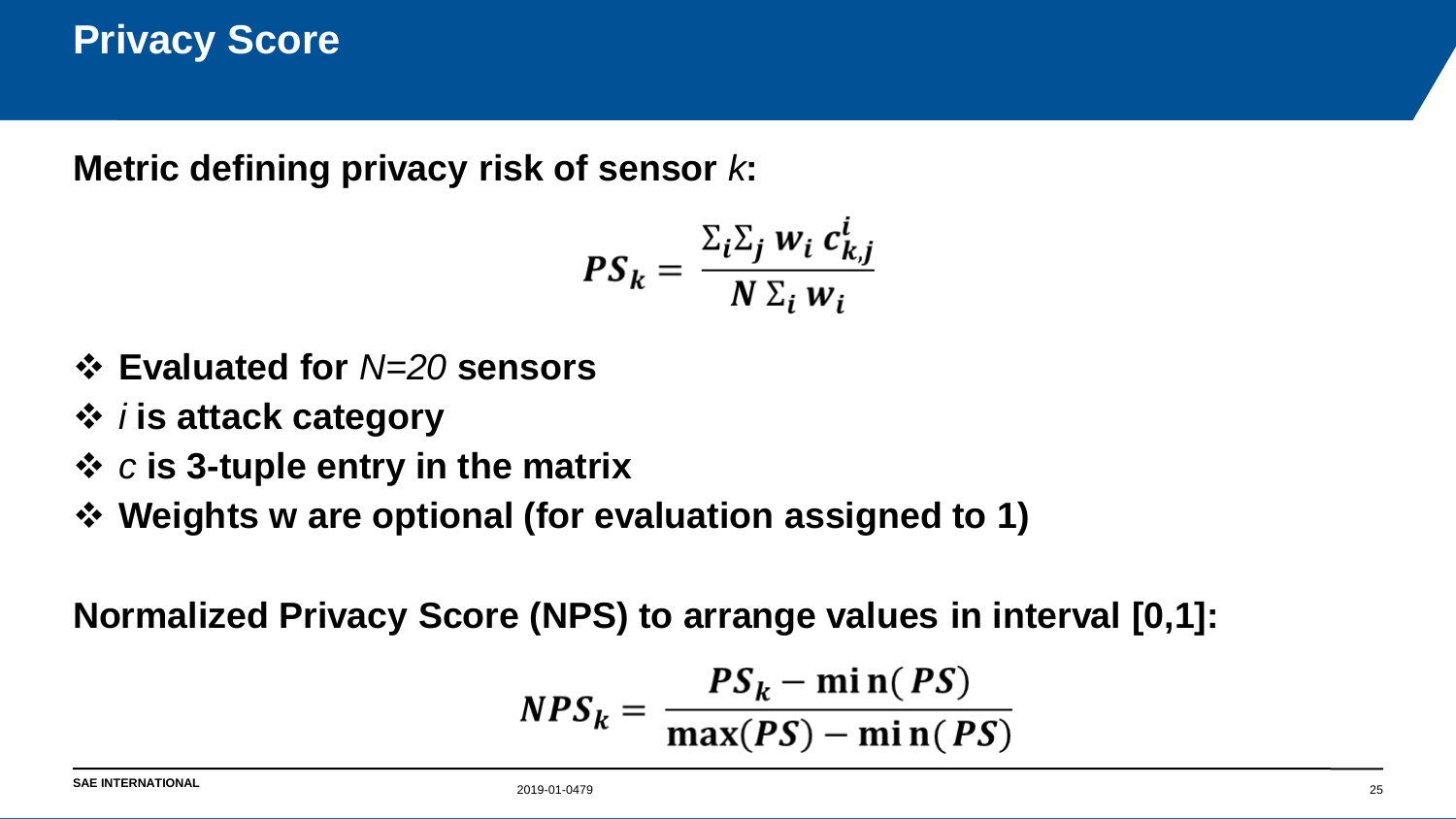## **Privacy Score**

| <b>Vehicular Sensor</b>     | <b>Privacy Score (PS)</b> | <b>Normalized Privacy Score</b><br>(NPS) |  |  |  |  |
|-----------------------------|---------------------------|------------------------------------------|--|--|--|--|
| <b>Location</b>             | 1.00                      | 1.00                                     |  |  |  |  |
| <b>Current Speed</b>        | 0.48                      | 0.43                                     |  |  |  |  |
| <b>Steering wheel angle</b> | 0.42                      | 0.37                                     |  |  |  |  |
| <b>Fuel Consumption</b>     | 0.18                      | 0.11                                     |  |  |  |  |
| <b>Hard braking</b>         | 0.18                      | 0.11                                     |  |  |  |  |
| <b>Odometer</b>             | 0.17                      | 0.10                                     |  |  |  |  |
| <b>Seat belt status</b>     | 0.17                      | 0.10                                     |  |  |  |  |
| <b>Throttle Position</b>    | 0.15                      | 0.08                                     |  |  |  |  |
| <b>RPM</b>                  | 0.15                      | 0.08                                     |  |  |  |  |
| <b>VIN</b>                  | 0.12                      | 0.04                                     |  |  |  |  |
| <b>Airbag status</b>        | 0.12                      | 0.04                                     |  |  |  |  |
| <b>Fuel level</b>           | 0.12                      | 0.04                                     |  |  |  |  |
| <b>Tire pressure</b>        | 0.10                      | 0.02                                     |  |  |  |  |
| Make/model/year             | 0.10                      | 0.02                                     |  |  |  |  |
| <b>Outside Temperature</b>  | 0.08                      | 0.00                                     |  |  |  |  |
| <b>Average Speed</b>        | 0.08                      | 0.00                                     |  |  |  |  |
| <b>Maximum Speed</b>        | 0.08                      | 0.00                                     |  |  |  |  |
| <b>Battery level</b>        | 0.08                      | 0.00                                     |  |  |  |  |
| Check engine light on       | 0.08                      | 0.00                                     |  |  |  |  |
| Oil level                   | 0.08                      | 0.00                                     |  |  |  |  |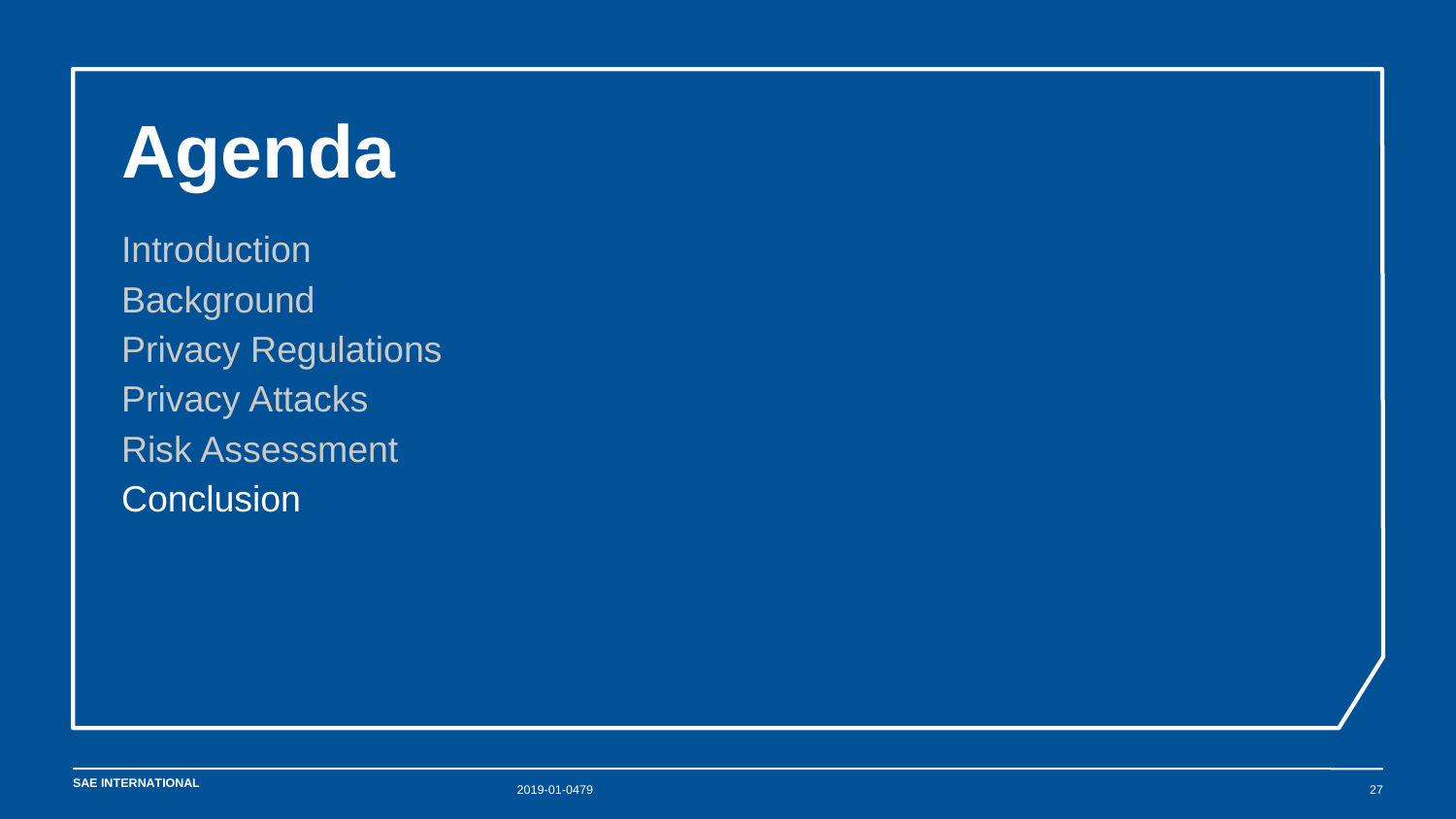### **Conclusion**

- ❖ **Pervasiveness of vehicular data collection**
- ❖ **Lax privacy regulation in automotive domain**
- ❖ **Surveyed and categorized existing attacks**
- ❖ **Defined risk matrix to assess the risk of 20 sensors contributing to attack categories**
- ❖ **Quantified each sensor's risk using Privacy Score (PS)**
- ❖ **Privacy Score can be used as design parameter of future automotive privacy-protection schemes**

**Increased privacy risk**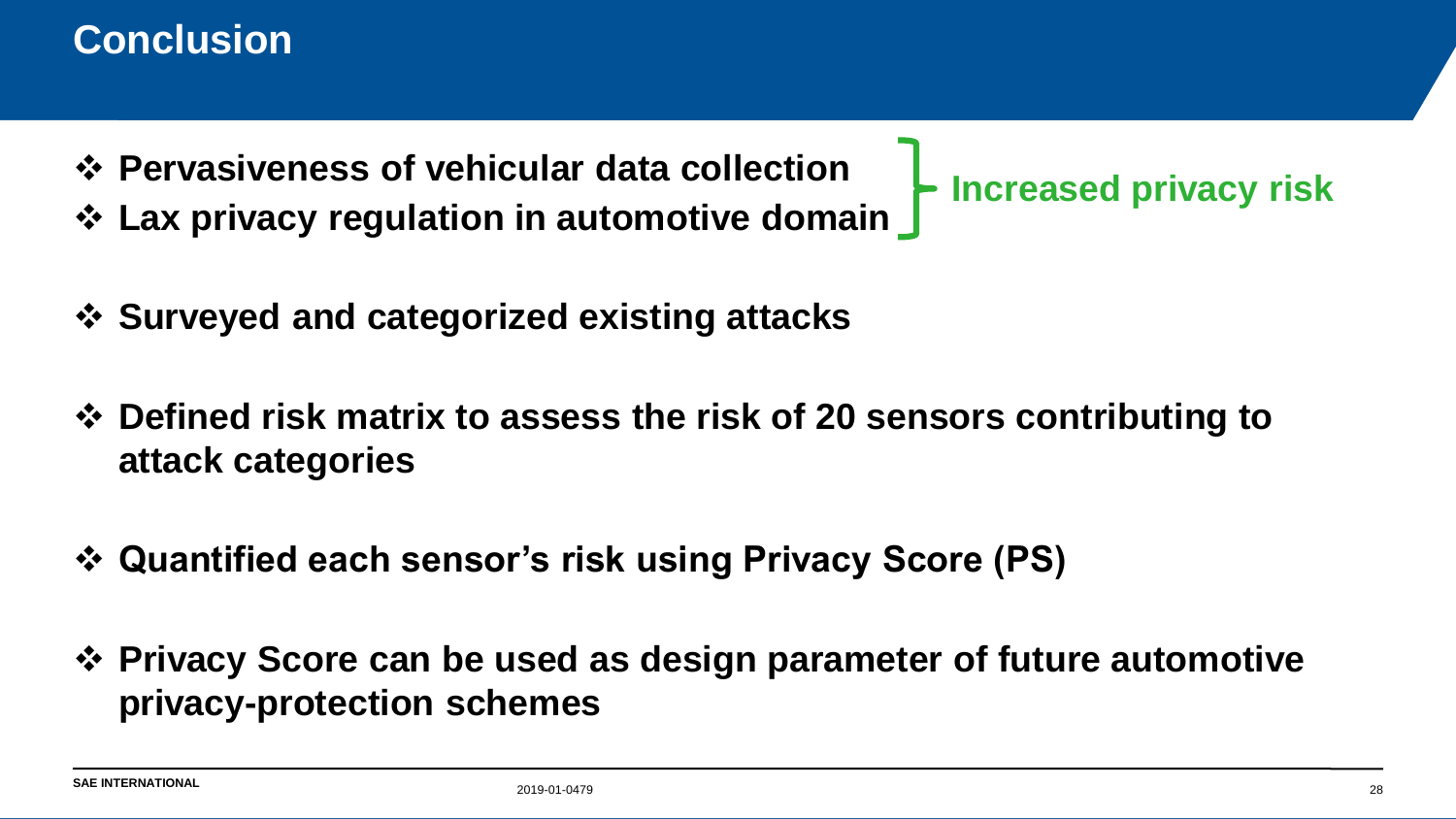## **THANK YOU**

Mert D. Pesé University of Michigan – Ann Arbor 2260 Hayward Street, Ann Arbor, MI 48109-2121, U.S.A

(734) - 489 – 2825 mpese@umich.edu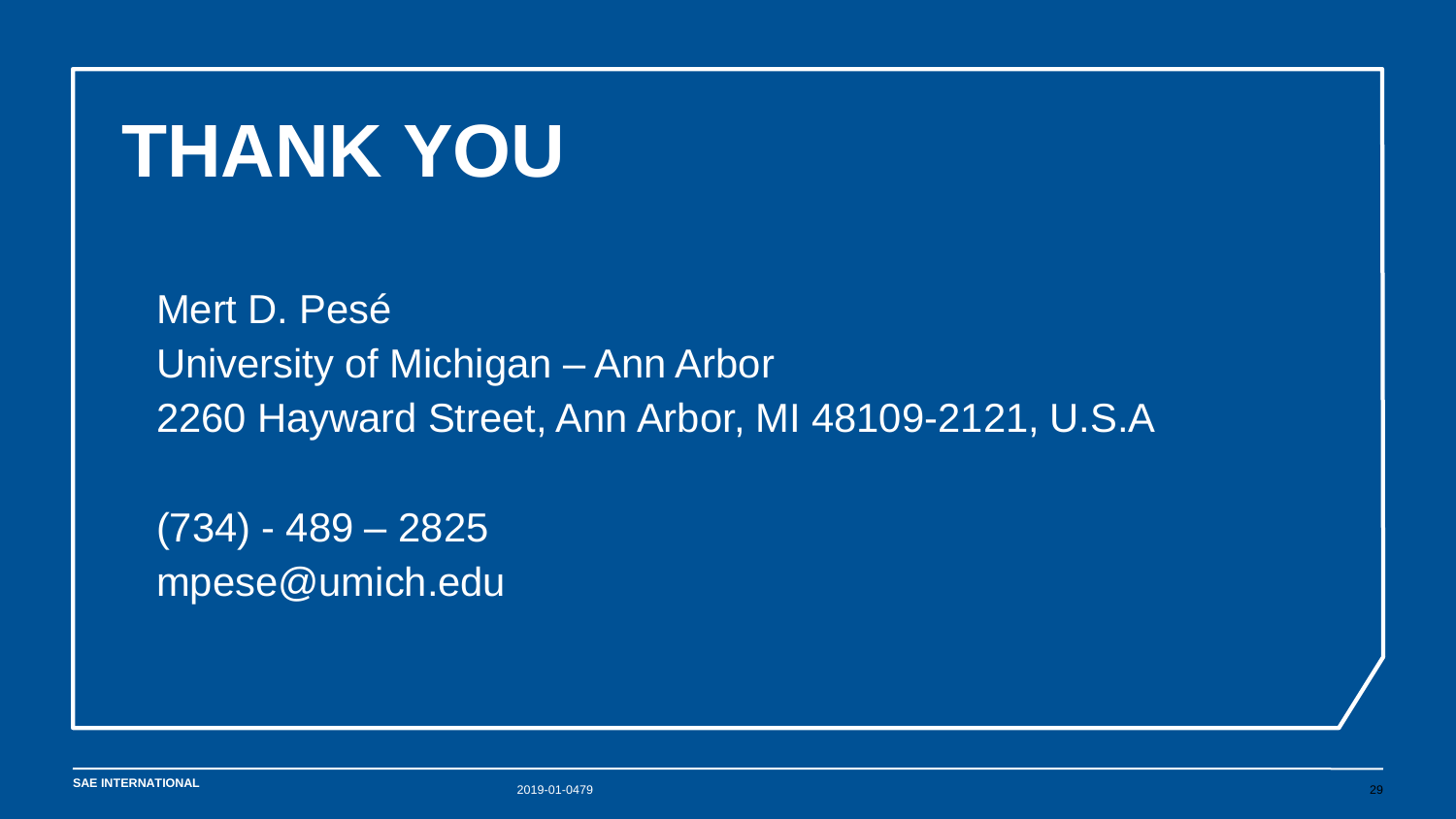#### **References**

- **[En16] Enev, M. et al., "Automobile Driver Fingerprinting," Proceedings on Privacy Enhancing Technologies 1:34-50, 2016.**
- **[Wa17] Bo, W., Panigrahi, S., Narsude, M., and Mohanty, A., "Driver Identification Using Vehicle Telematics Data," SAE Technical Paper 2017-01-1372, 2017, doi:10.4271/2017-01-1372.**
- **[Ez18] Ezzini, S., Berrada, I., and Ghogho, M., "Who is Behind the Wheel? Driver Identification and Fingerprinting," Journal of Big Data 5(1):9, 2018.**
- **[Co18] Corbett, Cherita, Alexis Jimmy, and Watkins Lanier, "Who's Driving You?," Consumer Communications & Networking Conference (CCNC), 2018 15th IEEE Annual, 1-4, IEEE, 2018.**
- **[Ka17] Kar, Gorkem, Jain Shubham, Gruteser Marco, Chen Jinzhu, Bai Fan, and Govindan Ramesh, "PredriveID: Pre-Trip Driver Identification from In-Vehicle Data," in Proceedings of the Second ACM/IEEE Symposium on Edge Computing, 2, ACM, 2017.**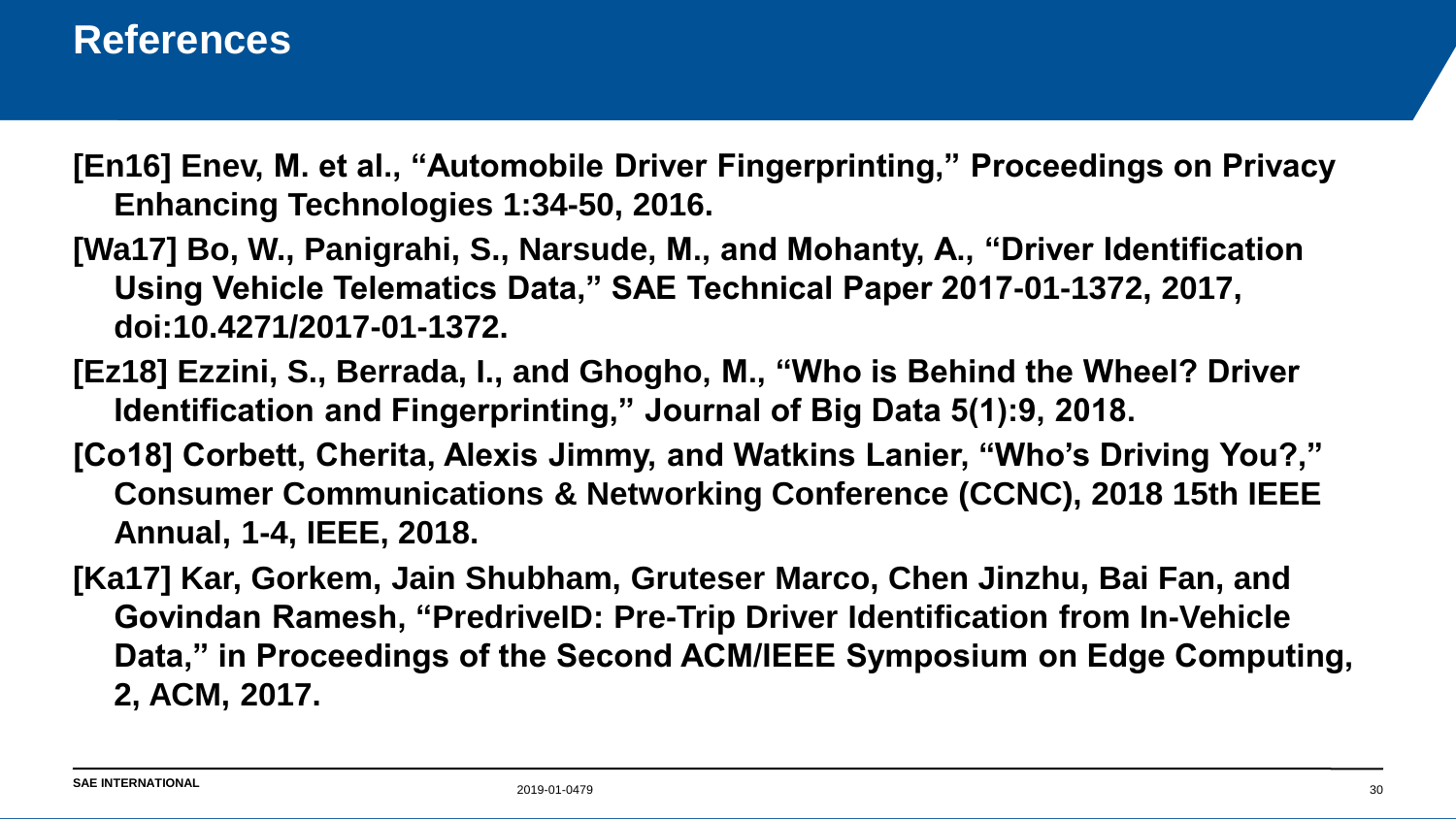- **[Ga14] Gao, X., Firner, B., Sugrim, S., Kaiser-Pendergrast, V., Yang, Y., and Lindqvist, J., "Elastic Pathing: Your Speed is Enough to Track You," in Proceedings of the 2014 ACM International Joint Conference on Pervasive and Ubiquitous Computing, 975-986, ACM, September 2014.**
- **[Zh17] Zhou, L., Chen, Q., Luo, Z., Zhu, H., and Chen, C. (June 2017). Speed-Based Location Tracking in Usage-Based Automotive Insurance, in Distributed Computing Systems (ICDCS), 2017 IEEE 37th International Conference on, 2252- 2257, IEEE.**
- **[De13] Dewri, R., Annadata, P., Eltarjaman, W., and Thurimella, R., "Inferring Trip Destinations from Driving Habits Data," in Proceedings of the 12th ACM Workshop on Privacy in the Electronic Society, 267-272, ACM, November 2013). [Ch15] Chen, S.H., Pan, J.S., and Kaixuan, L., "Driving behavior Analysis Based on Vehicle OBD Information and Adaboost Algorithms," in Proceedings of the International MultiConference of Engineers and Computer Scientists, vol. 1, 18-20, 2015.**